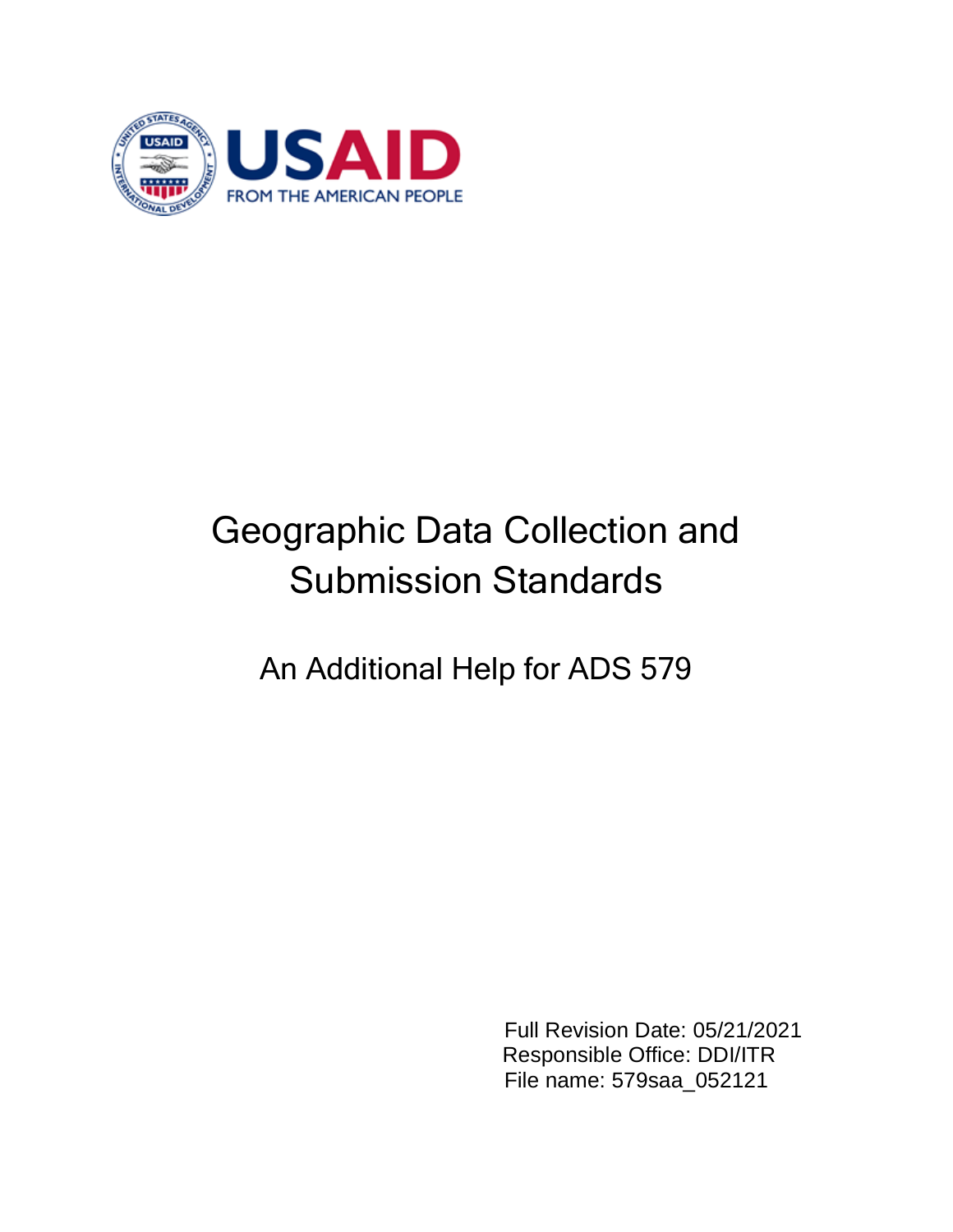#### **Introduction**

**[ADS 579 USAID Development Data](https://www.usaid.gov/ads/policy/500/579)** establishes the requirements governing USAID's development data lifecycle from collecting data to making it accessible. To fulfill the requirements of **[ADS 579](https://www.usaid.gov/ads/policy/500/579)** and promote best practice geographic data collection and management, this document defines standards and procedures that apply to geographic data commonly associated with planning, managing, and implementing USAID development programming.

## **Activity Location Data**

Data that indicate the location where an activity is implemented and the location of the intended beneficiaries. Activity Location Data supports the Agency's objectives to improve the effectiveness and efficiency of development programming and fulfill accountability and transparency objectives.

#### **Monitoring Data**

Geographically disaggregated indicator data that are used to investigate the geographic variation in performance for improved monitoring, learning, and adapting (see **[Monitoring Data Disaggregation by Geographic Location](https://usaidlearninglab.org/library/monitoring-data-disaggregation-geographic-location)** for related resources).

#### **Thematic Data**

Geographic data related to thematic topics, such as demographic characteristics, environment, and infrastructure. Thematic data is commonly used by USAID Operating Units (OUs) and implementing partners to improve development program planning and management.

#### **Overview**

This document is organized in three sections:

# **[I. Managing Data Risk](#page-3-0)**

This section provides an overview of evaluating and mitigating data risk when planning for geographic data collection and managing geographic data that has been collected.

# **[II. Geographic Data Collection Standards](#page-4-0)**

This section defines four levels of geographic detail at which data is collected and provides data collection standards for each level of detail. The standards will be used to define and communicate geographic data collection requirements.

# **[III. Geographic Data Asset Submission Standards](#page-20-0)**

This section outlines the types of geographic data assets that should be submitted to USAID in accordance with **[ADS 579](https://www.usaid.gov/ads/policy/500/579)** and how they should be submitted. The standards will be used to define and communicate geographic data asset submission requirements.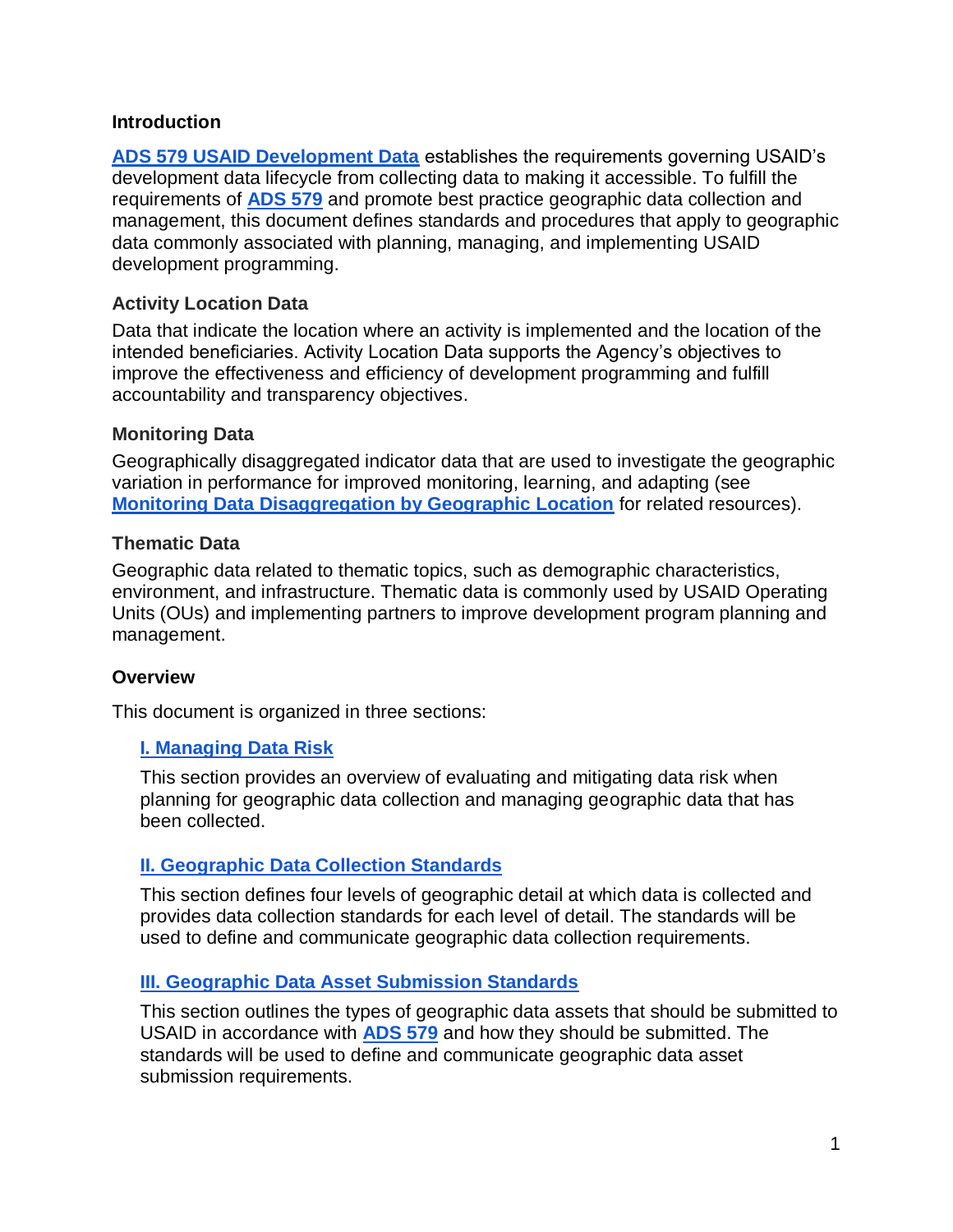# **Audience**

USAID should use this document to:

- o Define and communicate geographic data collection and submission requirements in procurement language; and
- o Evaluate and mitigate data risk when planning for data collection and managing geographic data that has been submitted to USAID by implementing partners.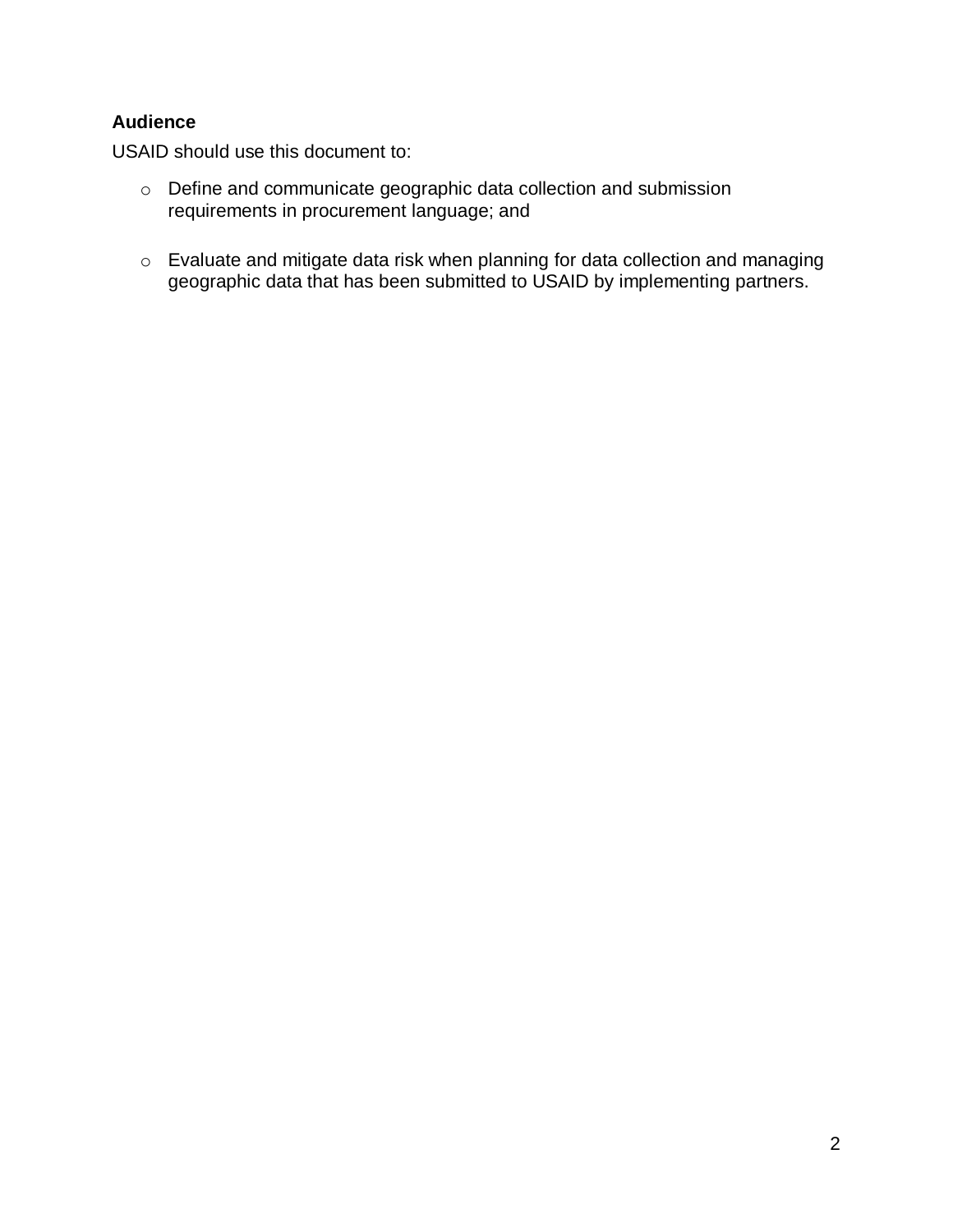# <span id="page-3-0"></span>**I. Managing Data Risk**

USAID development data are collected, managed, and shared for an intended benefit, such as improved development decision making and accountability and transparency. However, USAID development data may also present some level of data risk in addition to benefit. Therefore, balancing benefit and risk is a key component of responsible data collection and management.

There is a common misconception that USAID development data will be publicly released when it is submitted to USAID even when it may pose substantial data risk. This misconception may lead to unnecessarily limiting data collection due to potential data risk or result in overly redacting or aggregating data before it is submitted to USAID. In response, it is important to clarify the following:

- **1.** When data that present risk are submitted to USAID data repositories, USAID can limit data access to: Public, Restricted Public, or Non-Public, as defined in **[ADS 579.3.3.4](https://www.usaid.gov/sites/default/files/documents/1868/579.pdf)**.
- **2.** To maintain the spirit of openness and transparency, Activity Location Data that present risk redacted or aggregated versions of the dataset that mitigate data risk can be shared instead.

For example, when an implementing partner collects and submits data that presents risk, they can propose the appropriate data access level and recommend how the data should be redacted or aggregated before it is shared.

# **A. Overview**

# **Defining Data Risk**

Three interrelated parts define data risk:



**Negative Outcome:** A negative outcome that could result from unauthorized access to the data.

**Likelihood:** The likelihood that the negative outcome will actually occur. **Impact:** The level of impact that would result from the negative outcome.

Negative outcomes include the Principled Exceptions outlined in **[ADS 579.3.3.3](https://www.usaid.gov/sites/default/files/documents/1868/579.pdf)**. When data include personally identifiable information (PII), safeguarding procedures should be applied to protect PII from unauthorized access (see **[ADS 508, Privacy Program](https://www.usaid.gov/sites/default/files/documents/1868/508.pdf)** and **[Data Security Guidance: Protecting Beneficiaries](https://usaidlearninglab.org/library/data-security-guidance-protecting-beneficiaries)**). In addition, certain country contexts may present insecure environments that result in safety concerns regarding geographic data collection in the field. When applicable, these data collection constraints should also be considered when planning for data collection.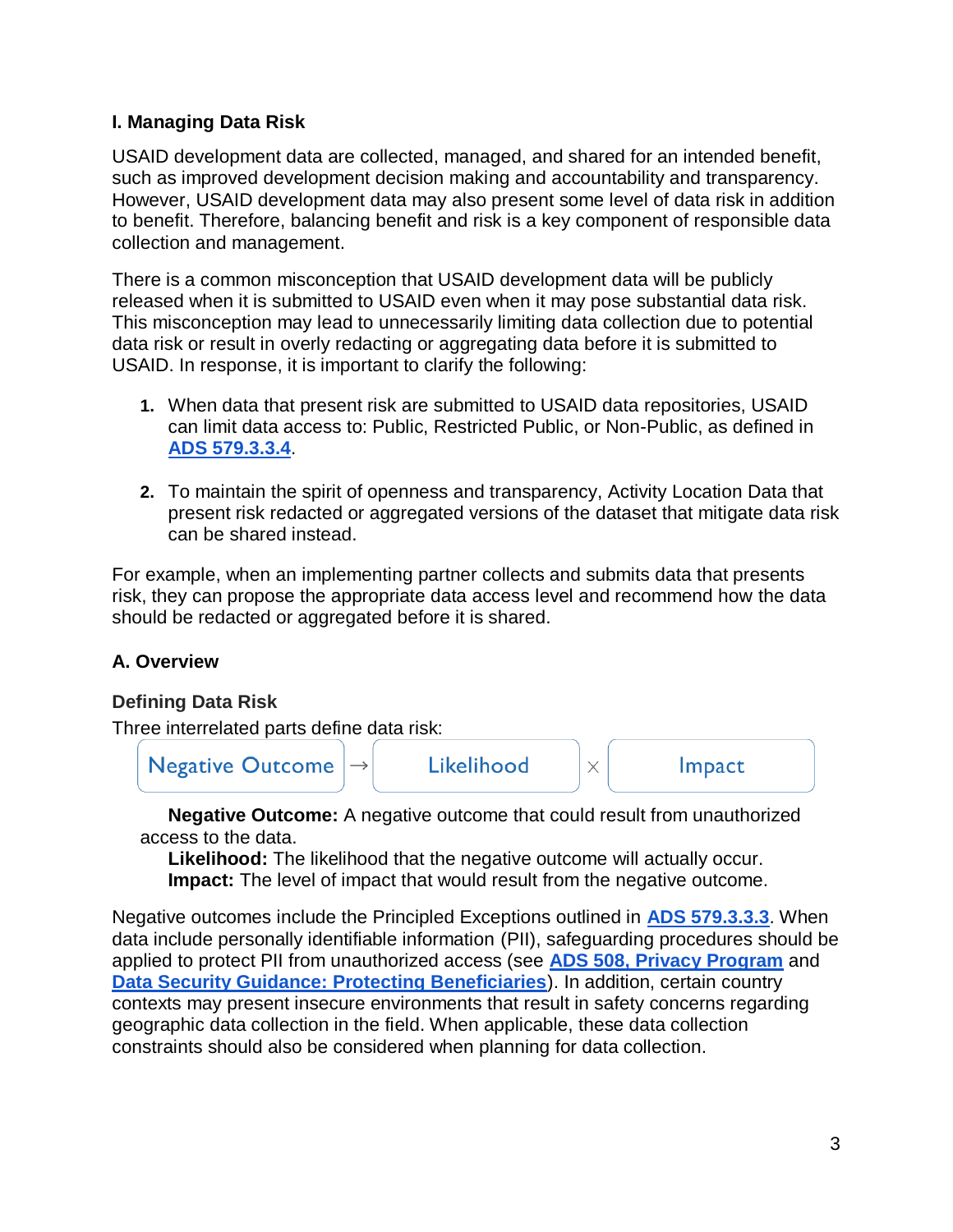# **Geographic Data Benefit and Risk**

The location information included in a geographic dataset can be used to identify the locations associated with the other descriptive information contained in the dataset. Therefore, the location information is an additional data attribute to consider when evaluating and mitigating data risk. Collecting data at a high level of geographic detail often increases the benefit of collecting the data yet it may also increase the data risk in certain scenarios due to the detailed location information included in the data. As a result, the level of geographic detail in a dataset is often a determinant of its benefit but also its potential data risk.

# <span id="page-4-0"></span>**B. Evaluating and Mitigating Geographic Data Risk**

To maximize the benefit of collecting, using, and sharing geographic data while also accounting for risk, it is important to evaluate data risk at two different stages outlined below. In many data collection and management scenarios, the data risk will not require mitigation, yet it is still important to evaluate data risk and potential mitigation techniques.

# **I. Stage 1: Planning for Geographic Data Collection**

Planning for geographic data collection commonly occurs during design and procurement. During this process, the USAID OU: 1) determines the geographic data that an implementing partner will collect and submit to USAID; and 2) communicates the data collection requirements in the reporting sections of procurement language.

**1. Evaluate Risk:** Will collecting data at the intended level of geographic detail pose substantial data risk? If yes, then:

# *Mitigate Risk:*

- **a.** Require that data security measures will be used to protect the data from unauthorized access while collecting, managing and submitting the data; or
- **b.** Collect the data at a lower level of geographic detail to mitigate the data risk.
- **2. Evaluate Risk:** Will collecting data at the intended level of geographic detail require field data collection in insecure environments that may lead to safety concerns? If yes, then:

#### *Mitigate Risk:*

**a.** Collect the data at a lower level of geographic detail that will not result in safety concerns and therefore mitigate data risk.

# **II. Stage 2: Managing Geographic Data Submitted to USAID**

Managing geographic data occurs after data is submitted to USAID according to the requirements of an award.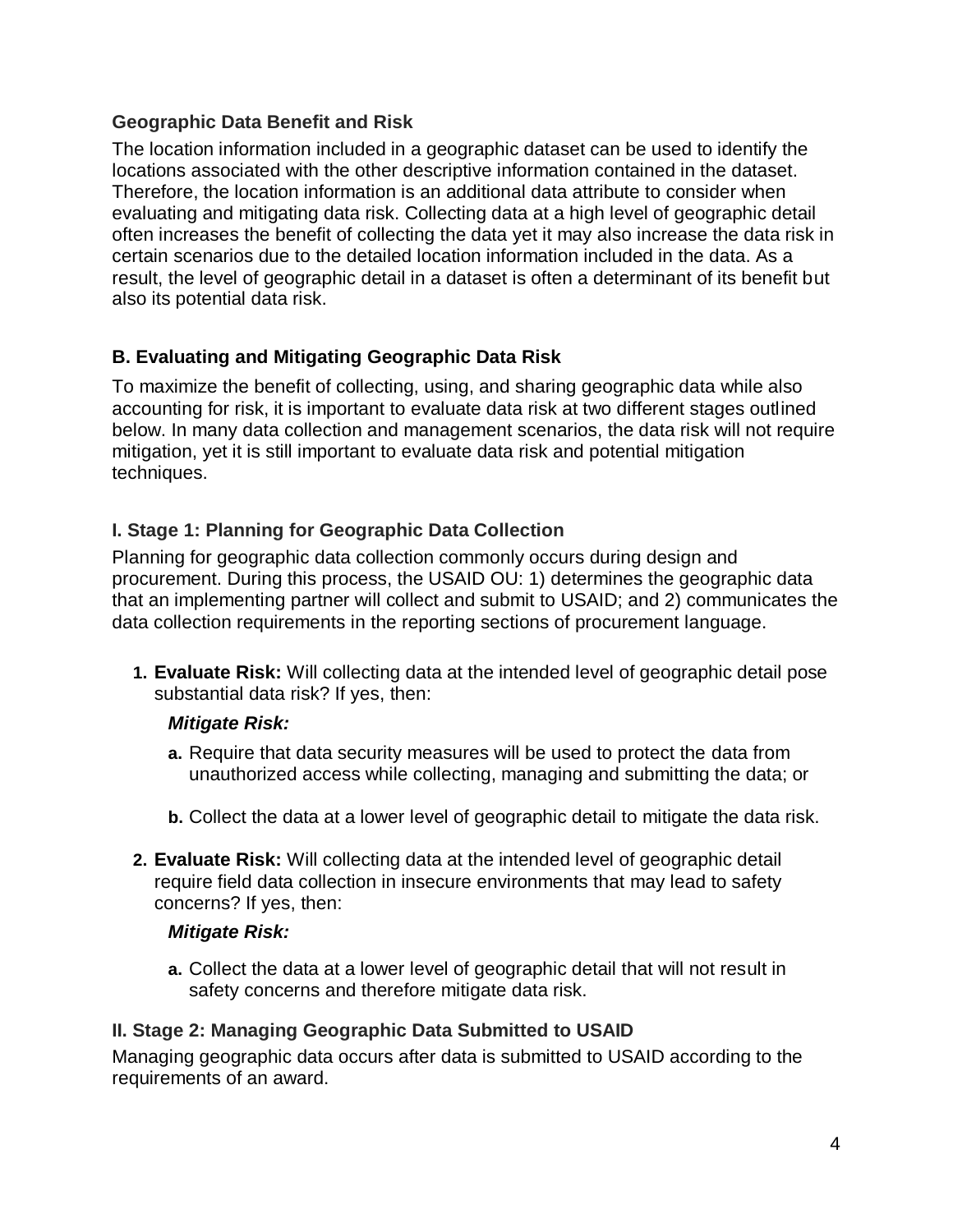**3. Evaluate Risk:** Will publicly releasing the data at the current level of geographic detail pose substantial risk? If yes, then:

# *Mitigate Risk:*

- **a.** Protect the data from unauthorized access by proposing the access level at which data should be shared to sufficiently mitigate data risk: Public, Restricted Public, or Non-Public (see **[ADS 579.3.3.4](https://www.usaid.gov/sites/default/files/documents/1868/579.pdf)**).
- **b.** Aggregate the data to a lower level of geographic detail to create a mitigated version of the dataset that is appropriate to share.

# **III. Key Questions to Consider While Evaluating Data Risk**

The following questions will help guide the process of evaluating data risk:

- **1.** At which level of geographic detail should data be collected to maximize its benefit? Which other descriptive data will be collected in addition to the location information that may increase data risk when it's combined with geographic location data?
- **2.** Will a dataset that combines location information at the intended level of geographic detail with the other descriptive information result in high, medium, or low data risk?
	- **a.** Which negative outcome could occur if the dataset is accessed by unauthorized users? How negative is the outcome: high, medium, low?
	- **b.** How likely is it that this outcome would occur if the dataset is accessed by unauthorized users: high, medium, low?
	- **c.** How severe is the impact of the negative outcome: high, medium, or low?
	- **d.** Will the negative outcome, its likelihood of occurring, and/or the severity of its impact change over time?
	- **e.** Will the data include PII? (See **[ADS 508](https://www.usaid.gov/sites/default/files/documents/1868/508.pdf)** and **[Data Security Guidance:](https://usaidlearninglab.org/library/data-security-guidance-protecting-beneficiaries)  [Protecting Beneficiaries](https://usaidlearninglab.org/library/data-security-guidance-protecting-beneficiaries)**).
- **3.** At which level of geographic detail should the dataset be shared to maximize its benefit? If shared at this level of geographic detail, should the access level be Public, Restricted Public, or Non-Public? (See **[ADS 579.3.3.4](https://www.usaid.gov/sites/default/files/documents/1868/579.pdf)**).
- **4.** If there is significant data risk, which mitigation technique will maximize the benefit of sharing the data while also addressing the data risk?

# **II. Geographic Data Collection Standards**

This section defines four levels of geographic detail and provides data collection standards for each level of detail.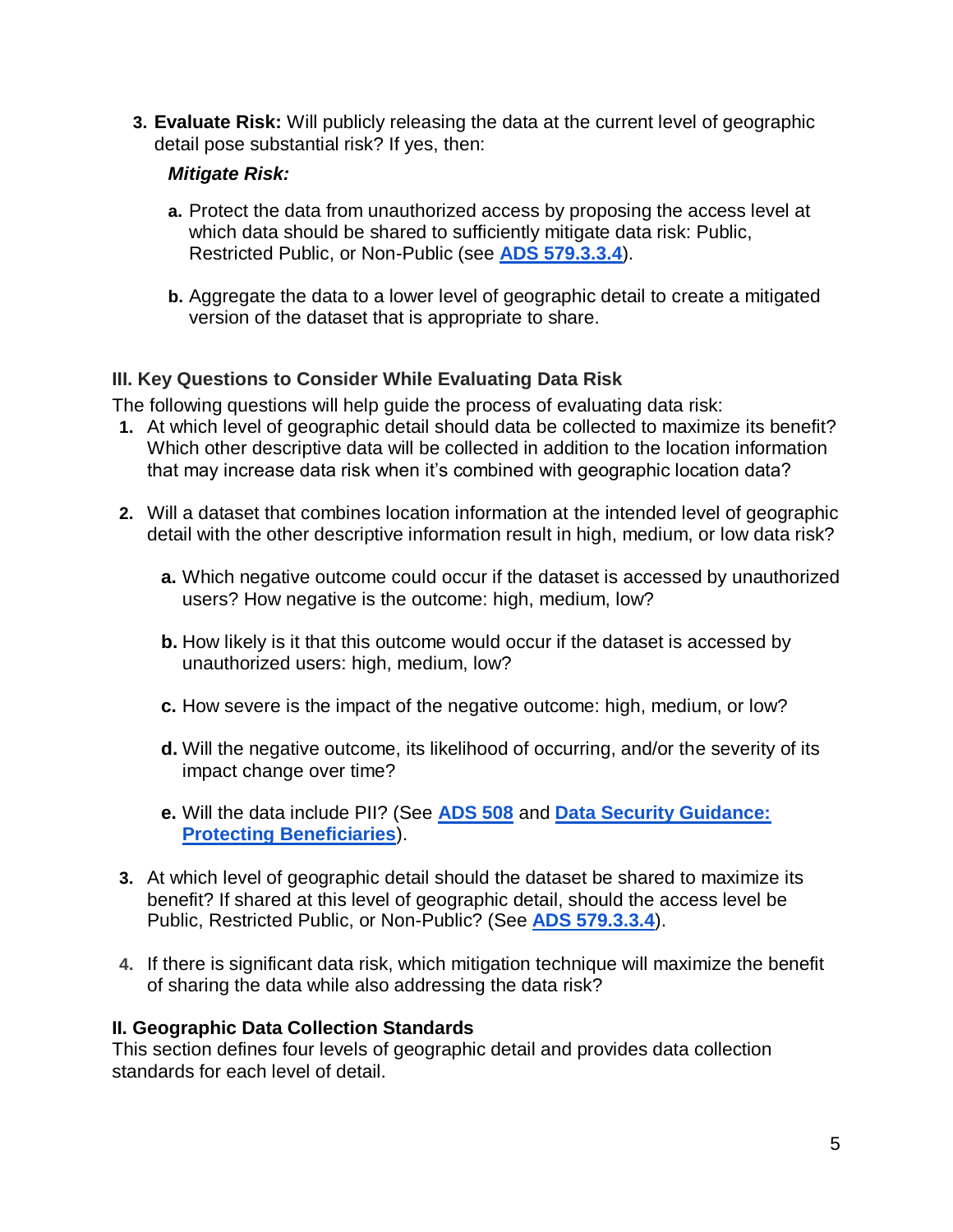# **A. How to Use the Geographic Data Collection Standards**

The data collection standards assist USAID OUs in defining geographic data collection requirements in procurement language.

# **Step 1: Identify the Level of Geographic Detail**

The appropriate level of geographic detail at which data will be based on, but not necessarily limited to, depends on the following criteria:

- o The level of geographic detail necessary to support the intended use of the data;
- o The cost and capacity required to collect the data at a certain level of geographic detail;
- $\circ$  Whether collecting data at a certain level of geographic detail will present data risk (see **Managing Data Risk** above); and
- o Whether collecting data at a certain level of geographic detail will not be permissible due to insecure environments.

# **Step 2: Identify the Appropriate Data Collection Method**

Data collection standards are defined for each level of geographic detail and in some cases include standards for different data collection methods, one of which will be most appropriate based on the data collection scenario. For example, consider an activity that will collect several details about a district's health facilities: the facility name, latitude/longitude coordinates, and the number of health providers at the facility. When an existing high-quality dataset with the names and latitude/longitude coordinates of the facilities is accessible, it may not be necessary to capture the latitude/longitude coordinates of each facility using a GPS-enabled device. Instead, the name and location data in the existing high quality health facility dataset can be used and data collection can focus on capturing the number of health providers present for each facility. In this scenario, using the existing high-quality health facility dataset rather than a GPSenabled device is more appropriate for collecting data at the Exact Site Location level of geographic detail.

# **Step 3: Define and Communicate the Geographic Data Collection Standards**

After determining the level of geographic detail and appropriate data collection method, the standards can be used to define and communicate the data collection requirements in solicitation or post-award guidance documents. The standards language is provided in a generic form so that it can be applied across a range of data collection scenarios. When it is used to communicate data collection requirements, additional context should be provided about the data collection scenario so that the standards are more easily interpreted. For example, when collecting health facility locations at the Exact Site Location level of geographic detail, replace "exact site location" with "health facility" so the standard language specifically reflects the data collection scenario.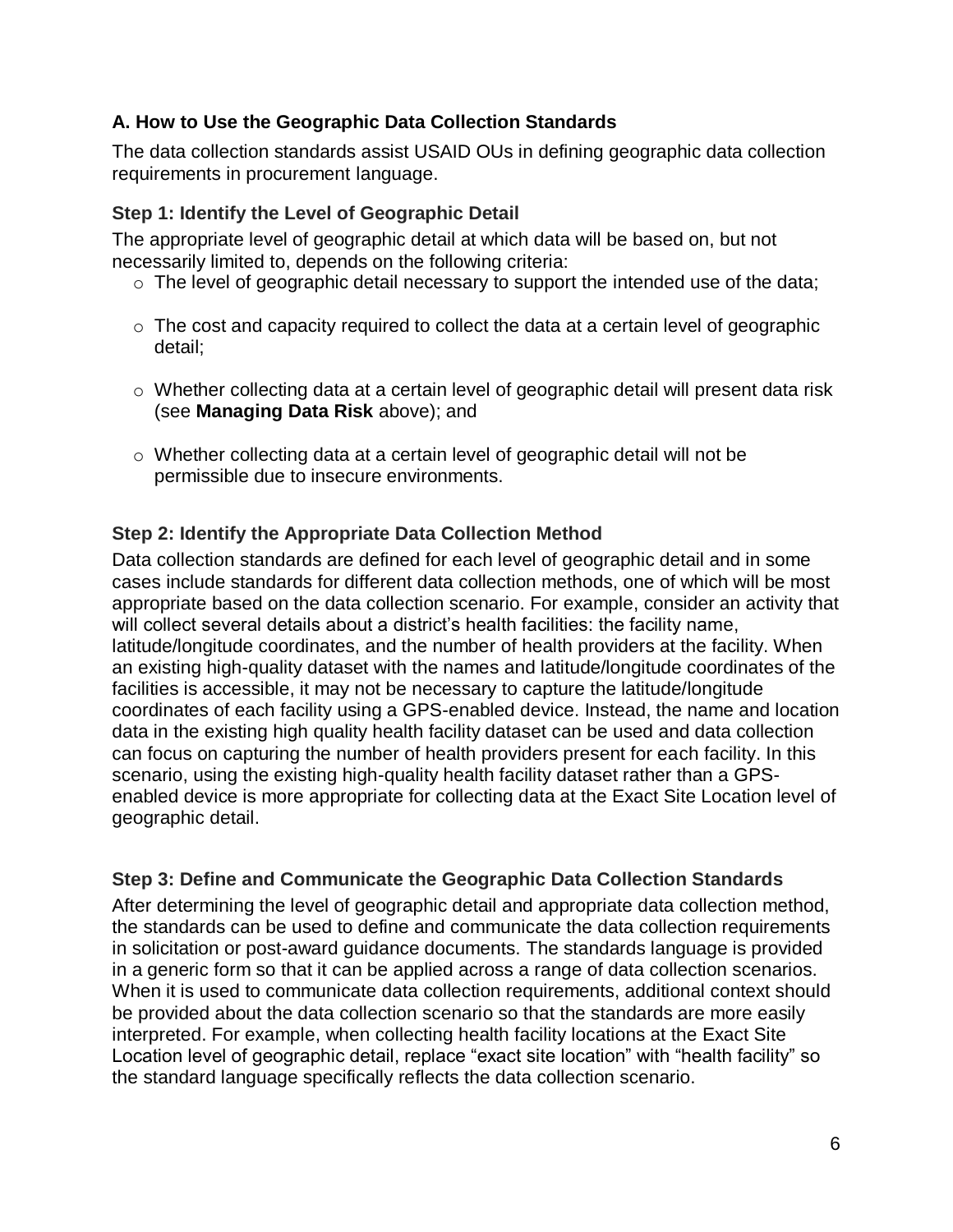# **B. The Four Levels of Geographic Detail**

Table 1 outlines the four levels of geographic detail. An example is also provided to illustrate each level of detail. When determining the appropriate level of geographic detail for data collection, it is important to consider that data collected at a higher level of geographic detail, such as the Exact Site Location of a facility, can be aggregated to a lower level of geographic detail, such as the Administrative Unit Area, e.g., a district. However, data collected at a lower level of geographic detail cannot be disaggregated to a higher level of geographic detail. Therefore, data collected at a higher level of geographic detail is more flexible for a broader range of analysis and visualization purposes.

| <b>Level of Geographic Detail</b> | <b>Definition</b>                                                                                                                                                                            | <b>Example</b>                                                                                                          |
|-----------------------------------|----------------------------------------------------------------------------------------------------------------------------------------------------------------------------------------------|-------------------------------------------------------------------------------------------------------------------------|
| <b>Administrative Unit Area</b>   | Data is collected by<br>administrative unit, such as<br>district, and visually<br>represented by the entire area<br>of the administrative unit.                                              | The number of<br>community health<br>workers by district.                                                               |
| <b>Populated Place Location</b>   | Data is collected by populated<br>place, such as a city or town,<br>and visually represented as<br>the point location of the<br>populated place using the<br>latitude/longitude coordinates. | The location of supply<br>chain warehouses<br>experiencing chronic<br>stock outs by city or<br>town.                    |
| <b>Exact Area or Line Feature</b> | Data is collected by area or<br>line features and visually<br>represented as an area or line.                                                                                                | The agriculture land<br>areas within a<br>community; or river<br>segments that are<br>located in conservation<br>areas. |
| <b>Exact Site Location</b>        | Data is collected by site<br>location and visually<br>represented as the point<br>location of the exact site using<br>the latitude/longitude<br>coordinates.                                 | The exact location of<br>cell towers within a<br>district.                                                              |

# **Table 1 - Levels of Geographic Detail**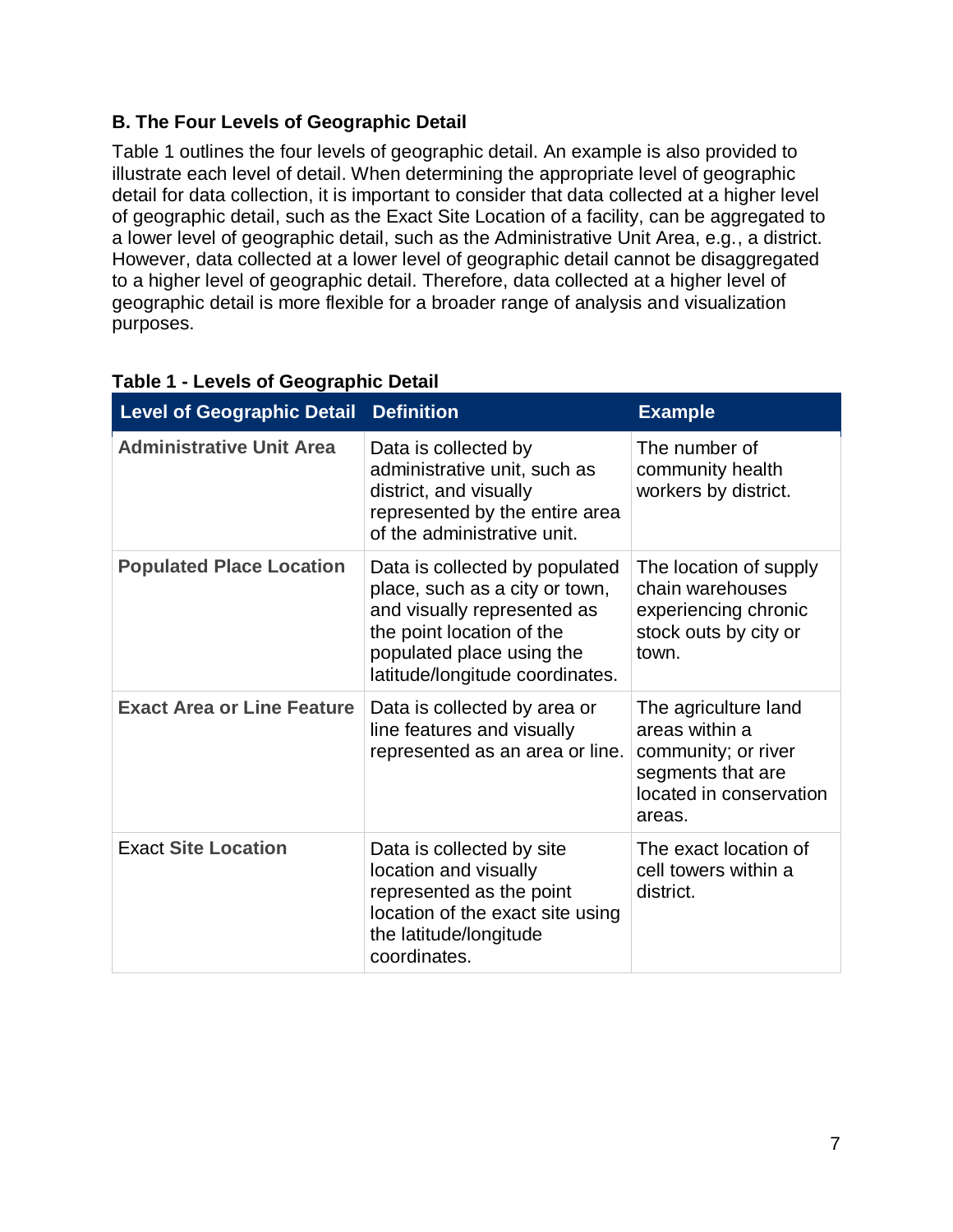# **Example: Levels of Geographic Detail in Peru**

The maps below display the different levels of geographic detail in Peru, from the lowest level of geographic detail on the left to the highest level of geographic detail on the right.



# **Administrative Unit Definition**

Administrative Units define the hierarchy of administrative divisions within a country. The units are delineated by geographic boundaries, starting with the country boundary that is referred to as administrative unit 0. The first level of subdivision within a country is referred to as the administrative unit 1. Administrative 1 units are subdivided into administrative 2 units and this logic continues until the lowest level of subdivision is reached. Terms such as "Admin 1" or "Adm1" are commonly used to refer to administrative units and frequently appear in column headings or filenames for datasets. Each country will refer to the administrative units with different terms for each level, such as region, province, and district.

As an illustrative example, Table 2 displays the names and number of units for each administrative level in Peru in 2018.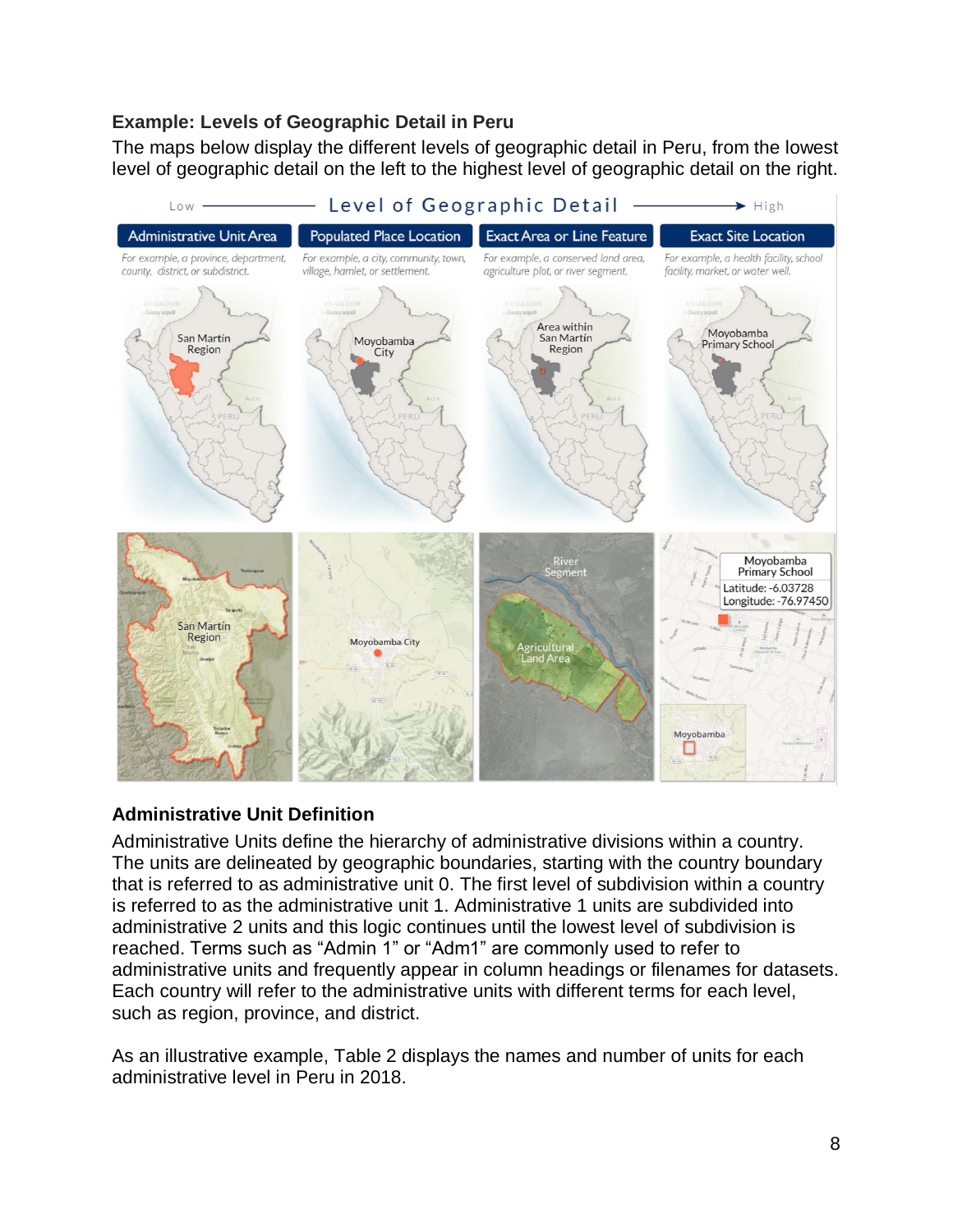| <b>Administrative Unit Level</b> | <b>Name</b>     | <b>Number of Units</b> |
|----------------------------------|-----------------|------------------------|
|                                  |                 |                        |
|                                  | Region          | 26                     |
|                                  | Province        | 196                    |
| 3                                | <b>District</b> | 1,869                  |

**Table 2 - Levels of Geographic Detail**

# **C. Geographic Accuracy**

Geographic accuracy refers to how closely the location data captured in a geographic dataset indicates the actual location of a feature on the ground, such as the location of a school facility. When collecting latitude/longitude coordinates with GPS-enabled devices, the geographic accuracy required will depend on how the data will be used. For example, if school location data will be collected for general planning purposes, collecting latitude/longitude coordinates that are within 15m of the actual school locations will provide sufficient geographic accuracy for the intended use of the data. The standards defined below that apply to collecting latitude/longitude coordinates with GPS-enabled devices will fulfill a majority of USAID data collection scenarios yet certain data collection scenarios will require that data are collected at a higher level of geographic accuracy. In these scenarios, the data collection standards can be adjusted to require a higher level of geographic detail accuracy. Example data collection scenarios that may require higher levels of geographic accuracy include, but are not limited, to the following: land tenure and resource management; forestry and biodiversity; programming that occurs within urban areas; infrastructure; agriculture and food security; and countering violent extremism.

# **D. Geographic Data Collection Standards by Level of Geographic Detail**

Data collection standards are defined below for each level of geographic detail and Table 3 lists the different data collection methods for each level of detail. In some cases, the standards include more than one data collection method to ensure that the standards are applicable to a range of data collection scenarios.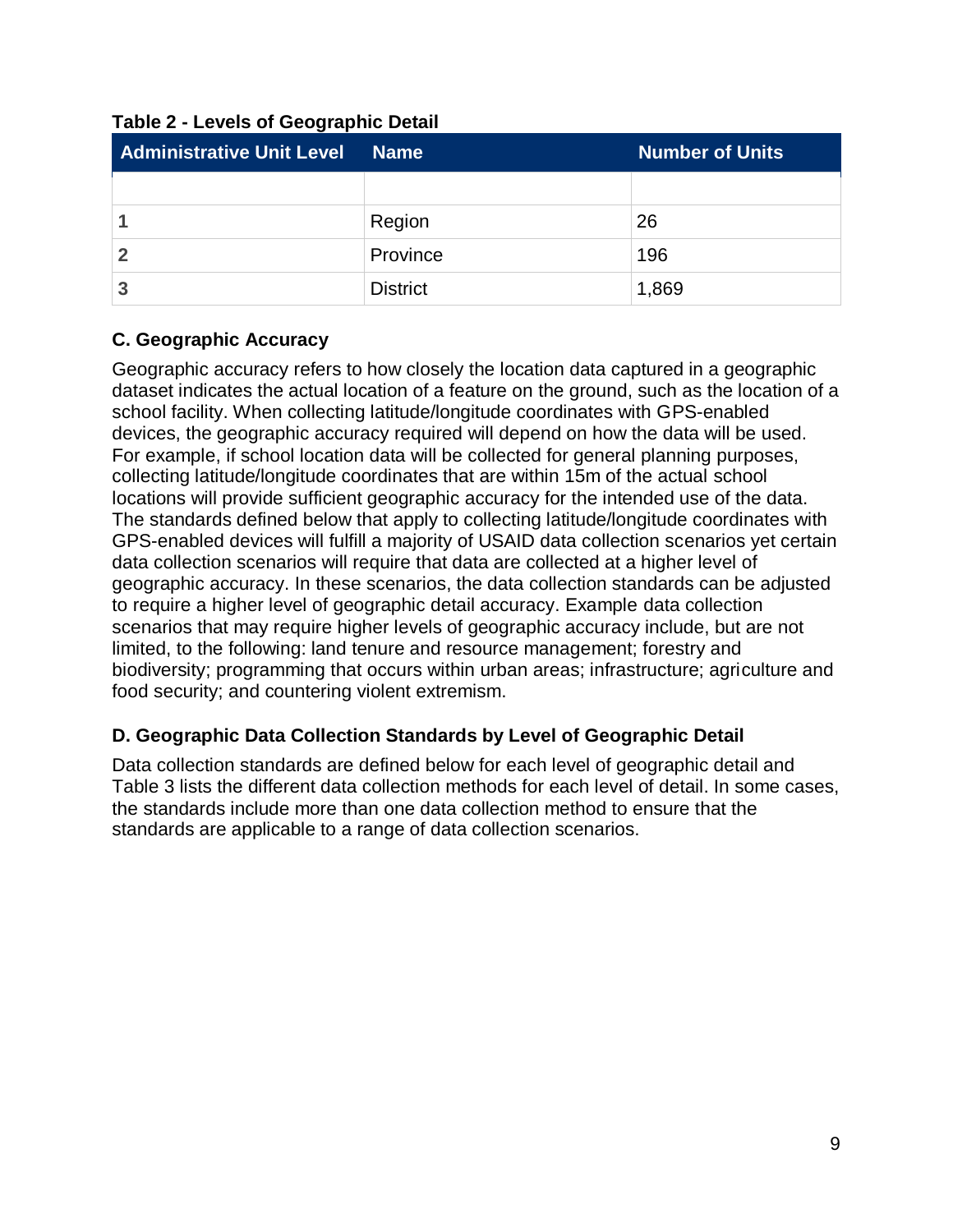| <b>Level of Geographic Detail</b>      | <b>Data Collection Methods</b>                                                                                            |
|----------------------------------------|---------------------------------------------------------------------------------------------------------------------------|
| <b>I. Administrative Unit Area</b>     | ○ Existing Administrative Unit Dataset                                                                                    |
| <b>II. Populated Place Location</b>    | ○ Existing Populated Place Dataset<br>○ Geocoding Tool                                                                    |
| <b>III. Exact Area or Line Feature</b> | ○ Existing Exact Area or Line Dataset<br>○ GPS-enabled Device<br>○ Digitizing High Resolution Satellite/Aerial<br>Imagery |
| <b>IV. Exact Site Location</b>         | ○ Existing Site Location Dataset<br>○ GPS-enabled Device<br>○ Digitizing High Resolution Satellite/Aerial<br>Imagery      |

### **Table 3 - Data Collection Methods**

# <span id="page-10-0"></span>**I. Level of Geographic Detail: Administrative Unit Areas**

Example: Number of health facilities providing basic maternal and child health services by district.

#### **Data Collection Method: Administrative Unit Dataset**

**Description:** When accessible, it is best practice for a USAID OU to provide either an authoritative or high quality administrative unit dataset to the implementing partner, such as a district or sub-district dataset. An authoritative administrative unit dataset comes from a host-country government agency, such as the statistics or planning agency, and contains administrative unit names and codes. If the administrative unit dataset is available in a GIS format it will also contain authoritative geographic boundaries. Using the same authoritative administrative unit names, codes, and boundaries among multiple activities will standardize the data collected at this level of geographic detail and increase its interoperability with data created by the host-country government. When an authoritative dataset does not exist or contains known errors, then a separate dataset that is considered high quality should be used.

#### **Data Collection Standards:**

**1.** When an authoritative administrative unit dataset is accessible, USAID may require the use of authoritative unit names, codes, and boundaries, as geographic location identifiers for data that is collected about the administrative units. For example, if USAID requires data collection on the number of schools disaggregated by district, the authoritative district names, codes, and boundaries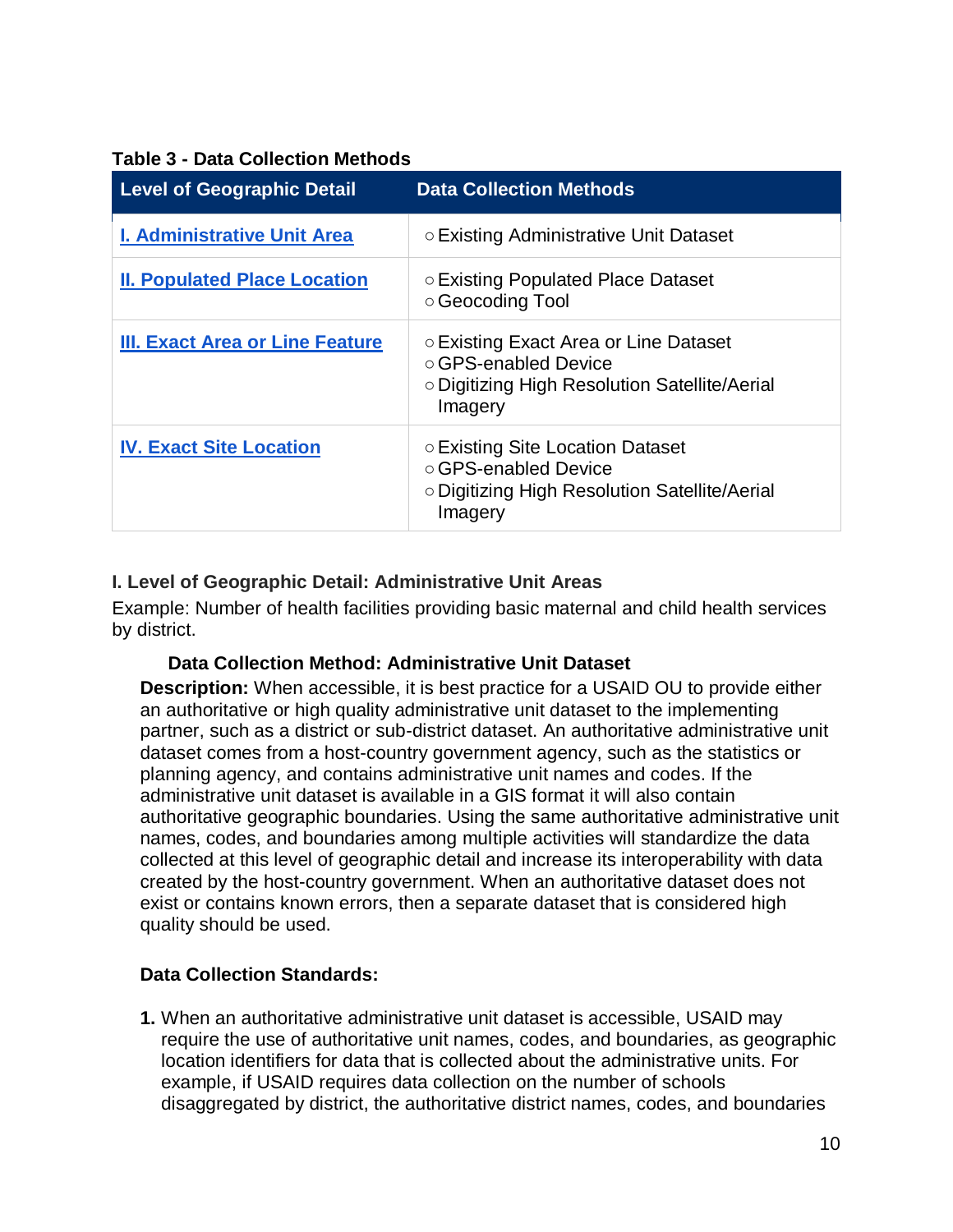will be used as the geographic location identifiers for the district level data collected. If variations of administrative unit names are commonly used, the name variations can be included in addition to the authoritative unit names.

- **2.** When an authoritative administrative unit dataset is not accessible, USAID may require the use of administrative unit names, codes, and boundaries from the best available non-authoritative administrative unit dataset as geographic location identifiers for data that is collected about the administrative units.
- **3.** Supplementary information that may be necessary to effectively use the data in the future should be documented during data collection, including but not limited to the following:
	- o The date and source of the existing administrative unit dataset;
	- o A description of when and how the data was collected;
	- o The level of confidence in data quality; and
	- $\circ$  If there is any potential data risk associated with the data.

When datasets are stored in Shapefile (.shp) formats, this information will be included as part of metadata using the ISO 19139 XML implementation schema that fulfills ISO 19115.

**4.** The data submission standards will be referenced prior to data collection so that the collection and management procedures lead to fulfilling the data submission standards.

# <span id="page-11-0"></span>**II. Level of Geographic Detail: Populated Place Locations**

Example: The populated places where technical and vocational education facilities are located.

# **Data Collection Method 1: Populated Place Dataset**

**Description:** When accessible, it is best practice for a USAID OU to provide either an authoritative or high quality populated place dataset to the implementing partner. An authoritative populated place dataset comes from a host-country government agency, such as the statistics or planning agency, and contains the names and latitude/longitude coordinates for populated places within a country. Using the authoritative populated place names and latitude/longitude coordinates among multiple activities will standardize the data collected at this level of geographic detail and increase its interoperability with data created by the host-country government. When an authoritative dataset does not exist or contains known errors, then a separate dataset that is considered high quality should be used.

# **Data Collection Standards:**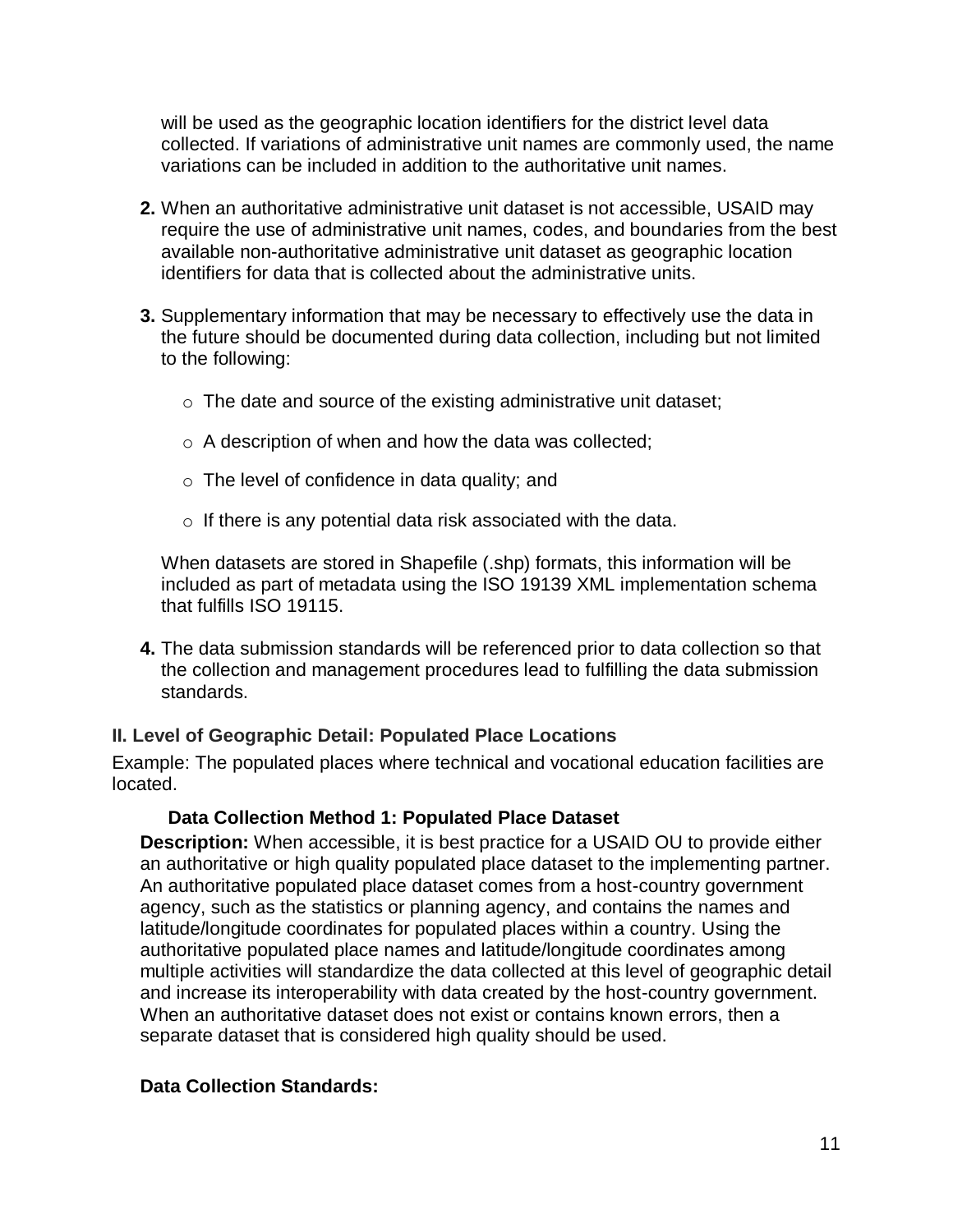- **1.** When an authoritative populated place dataset is accessible, USAID may require the use of authoritative populated place names and latitude/longitude coordinates as geographic location identifiers for data that is collected about the populated places. For example, if USAID requires data collection on the number of health facilities disaggregated by town, the authoritative town names and latitude/longitude locations will be used as the geographic location identifiers for the data collected. If variations of populated place names are unofficially used, the name variations can be included in addition to the authoritative populated place name.
- **2.** When an authoritative populated place dataset is not accessible, USAID may require the use of populated place names, codes, and boundaries from the best available administrative unit dataset as geographic location identifiers for data that is collected about the populated places.
- **3.** Supplementary information that may be necessary to use the data effectively in the future should be documented during data collection, including but not limited to the following:
	- o The date and source of the existing populated place dataset;
	- o A description of when and how the data was collected;
	- $\circ$  The level of confidence in data quality; and
	- $\circ$  If there is any potential data risk associated with the data.

When datasets are stored in Shapefile (.shp) formats, this information will be included as part of metadata using the ISO 19139 XML implementation schema that fulfills ISO 19115.

**4.** The data submission standards will be referenced prior to data collection so that the collection and management procedures lead to fulfilling the data submission standards.

# **Data Collection Method 2: Geocoding Tool**

**Description:** Web-based geocoding tools are used to retrieve the latitude/longitude coordinates of populated places by searching for the name of the populated place.

# **Data Collection Standards:**

**1.** If authoritative latitude/longitude coordinates for populated places is not accessible but a list of authoritative names is accessible, USAID may require the use of authoritative names to retrieve latitude/longitude coordinates for the populated places using a geocoding tool. The authoritative names and the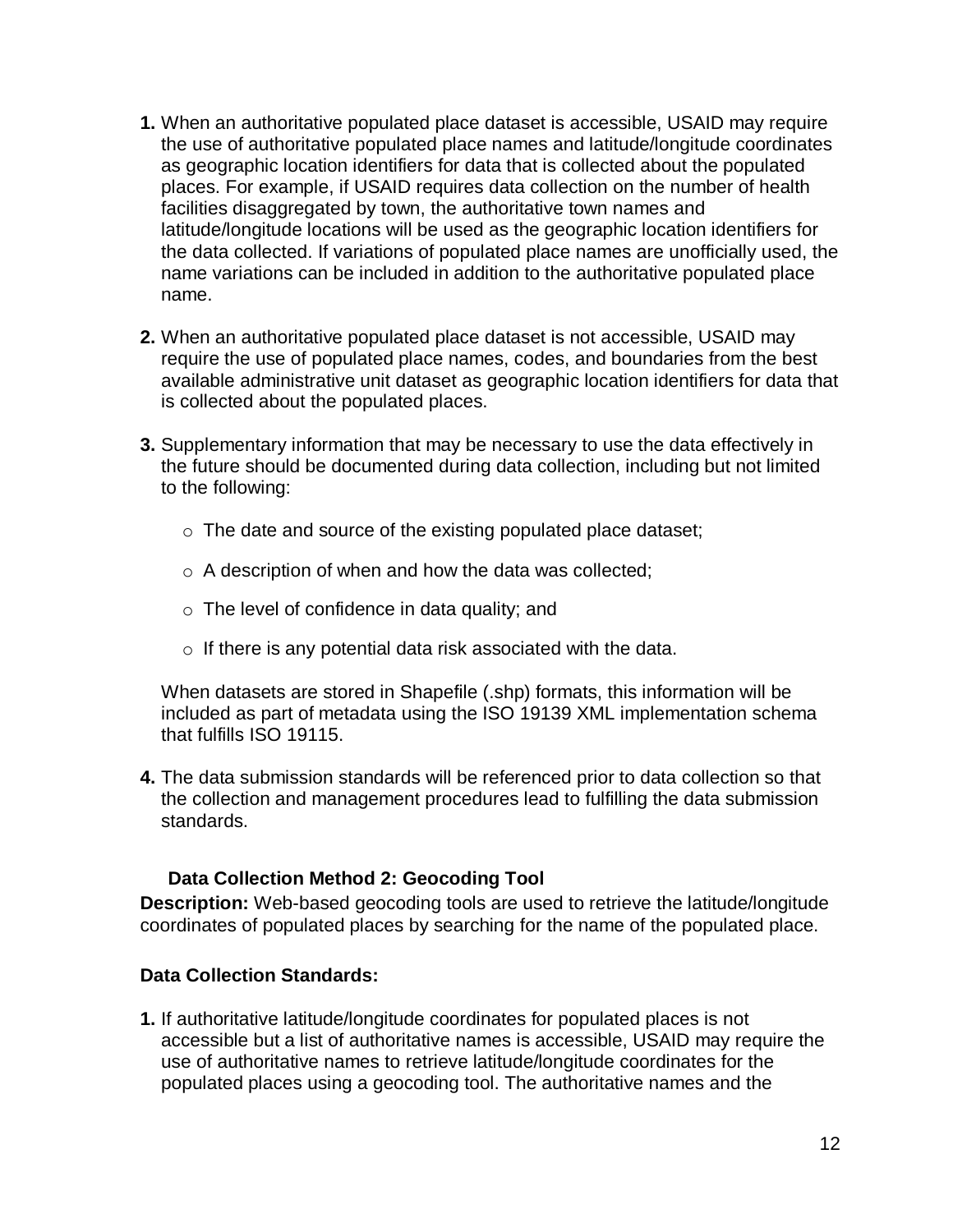latitude/longitude coordinates retrieved from the geocoding tool will be used as the geographic location identifiers for data collected about the populated places.

- **2.** Supplementary information that may be necessary to use the data effectively in the future should be documented during data collection, including but not limited to the following:
	- o The name of the geocoding tool;
	- o A description of when and how the data was collected;
	- o The level of confidence in data quality; and
	- $\circ$  If there is any potential data risk associated with the data.

When datasets are stored in Shapefile (.shp) formats, this information will be included as part of metadata using the ISO 19139 XML implementation schema that fulfills ISO 19115.

**3.** The data submission standards will be referenced prior to data collection so that the collection and management procedures lead to fulfilling the data submission standards.

#### <span id="page-13-0"></span>**III. Level of Geographic Detail: Exact Area or Line Features**

Example: Exact boundaries of agricultural areas or the exact line segments of primary rivers.

#### **Data Collection Method 1: Exact Line or Area Feature Dataset**

**Description:** When accessible, it is best practice for a USAID OU to provide either an authoritative or high quality exact area or line feature dataset to the implementing partner. An authoritative exact line or area feature dataset comes from a hostcountry government agency and contains the authoritative names, line segments or geographic boundaries, and any other relevant information; for example, a roads dataset from the transportation agency or protected area boundaries from the conservation agency. Using the authoritative names and line segment or geographic boundary data among multiple activities that all collect data using the same exact area or line feature data and its interoperability with data created by the host-country government. When an authoritative dataset does not exist or contains known errors, then a separate dataset that is considered high quality should be used.

# **Data Collection Standards:**

**1.** When an authoritative exact line or area feature dataset is accessible, USAID may require the use of names, line segments or geographic boundaries as geographic location identifiers for data that is collected about the line or area features. For example, if USAID requires data collection on the travel speed of different road types within a district, USAID may require the use of authoritative name and line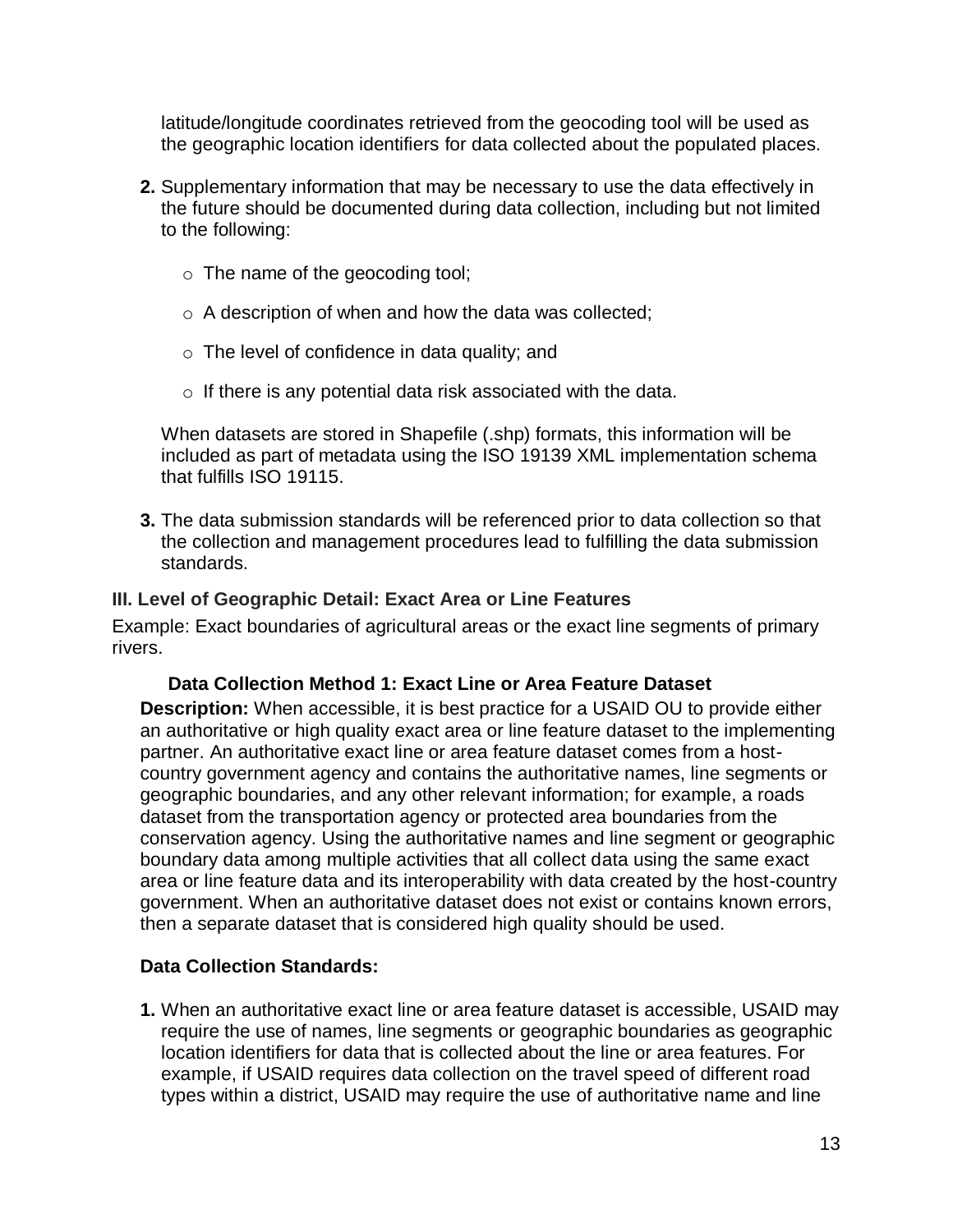segments as the geographic location identifiers for the data collected about the roads.

- **2.** When an authoritative exact line or area feature dataset is not accessible, USAID may require the use of names and line segments or geographic boundaries from the best available exact line or area feature dataset as geographic location identifiers for data that is collected about the line or area features.
- **3.** Supplementary information that may be necessary to use the data effectively in the future should be documented during data collection, including but not limited to the following:
	- $\circ$  The date and source of the existing exact line or area feature dataset used;
	- o A description of when and how the data was collected;
	- o The level of confidence in data quality; and
	- $\circ$  If there is any potential data risk associated with the data.

When datasets are stored in Shapefile (.shp) formats, this information will be included as part of metadata using the ISO 19139 XML implementation schema that fulfills ISO 19115.

**4.** The data submission standards will be referenced prior to data collection so that the collection and management procedures lead to fulfilling the data submission standards.

#### **Data Collection Method 2: GPS-Enabled Device**

**Description:** GPS-enabled devices are used to manually trace a line feature segment or the boundaries of an area feature. This is commonly done by recording latitude/longitude coordinates at a set time or distance interval while walking or driving with the GPS-enabled device along the path of the area boundary or line segment. The latitude/longitude coordinates create point locations that become the vertices of the line or area segment. To standardize data collection with GPSenabled devices, requirements for several key device settings should be established. For example, if two implementing partners collect the same data with a GPS-enabled device yet use a different coordinate system/map datum setting, the data will not be comparable.

#### **Data Collection Standards:**

**1.** At a minimum, USAID may require that the following settings are used on a GPSenabled device to collect the area feature boundaries or line feature segments. An implementing partner may enhance the standard settings to increase geographic accuracy, when required.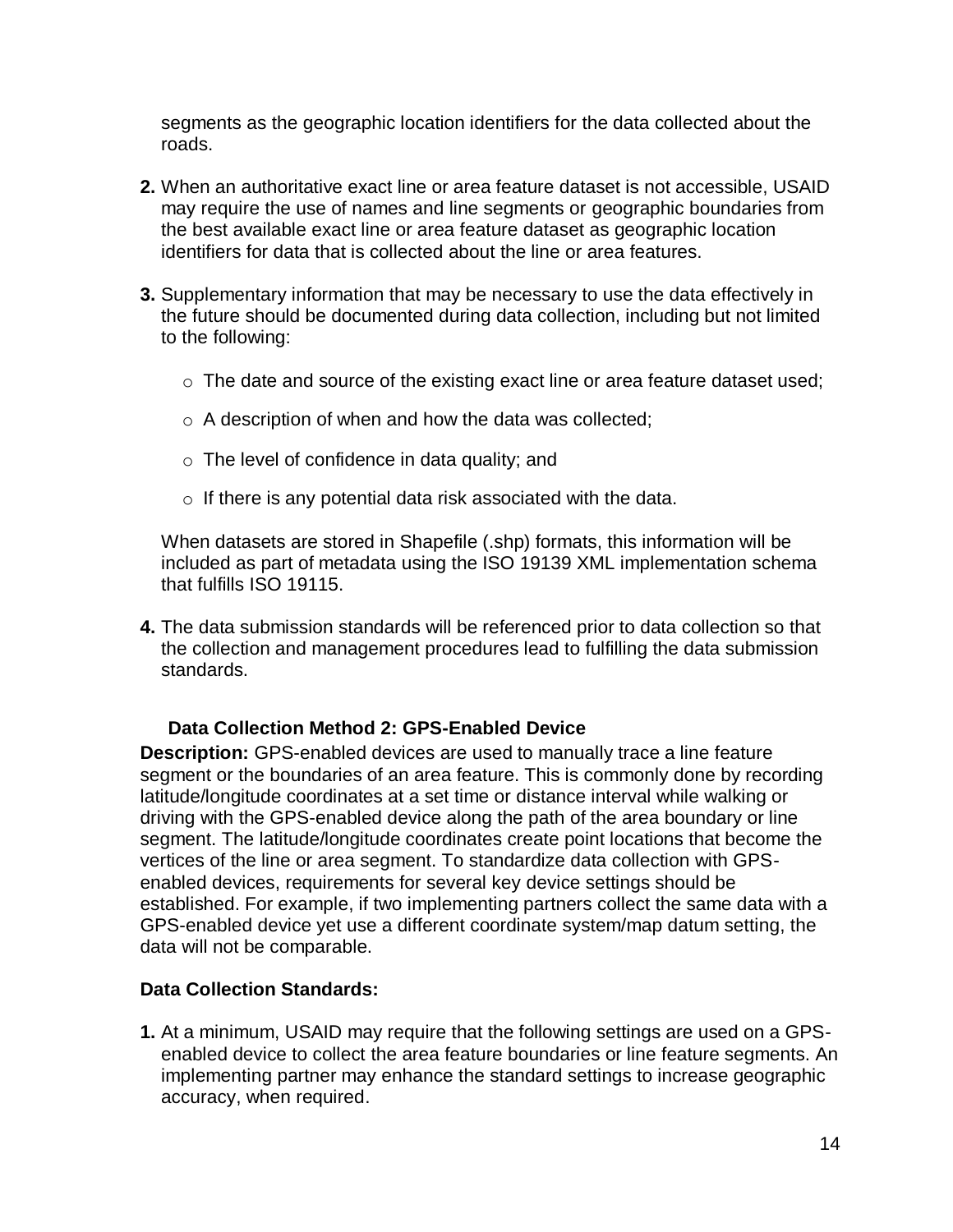| <b>Parameter Name</b>                        | <b>Description</b>                                                                  |
|----------------------------------------------|-------------------------------------------------------------------------------------|
| <b>Accuracy Level</b>                        | Less than 15 meters                                                                 |
| <b>Time Interval</b>                         | Two seconds for driving; five seconds for walking                                   |
| <b>Number of Satellites</b>                  | Four or more                                                                        |
| <b>Navigation Units</b>                      | <b>Metric</b>                                                                       |
| <b>Coordinate System/Map</b><br><b>Datum</b> | World Geodetic System 1984 (WGS 84)                                                 |
| <b>Coordinate Format</b>                     | Decimal Degrees (±ddd.ddddd) with at least five<br>decimal places                   |
| <b>North Reference</b>                       | <b>True North</b>                                                                   |
| <b>Latitude Coordinates</b>                  | Between the minimum and maximum latitude<br>coordinates of the implementation area  |
| <b>Longitude Coordinates</b>                 | Between the minimum and maximum longitude<br>coordinates of the implementation area |

- **2.** Supplementary information that may be necessary to use the data effectively in the future should be documented during data collection, including but not limited to the following:
	- o The name of the GPS-enabled device and applications used;
	- o A description of when and how the data was collected;
	- o The level of confidence in data quality; and
	- o If there is any potential data risk associated with the data.

When datasets are stored in Shapefile (.shp) formats, this information will be included as part of metadata using the ISO 19139 XML implementation schema that fulfills ISO 19115.

**3.** The data submission standards will be referenced prior to data collection so that the collection and management procedures lead to fulfilling the data submission standards.

# **Data Collection Method 3: Digitizing High Resolution Satellite/Aerial Imagery**

**Description:** High resolution satellite/aerial imagery is used to visually identify and trace area feature boundaries or line feature segments to create geographic data. This process involves using imagery and a GIS tool or using a Web-based tool that includes the functionality to view imagery and trace area or line features. The geographic accuracy of the data created depends on several factors, including the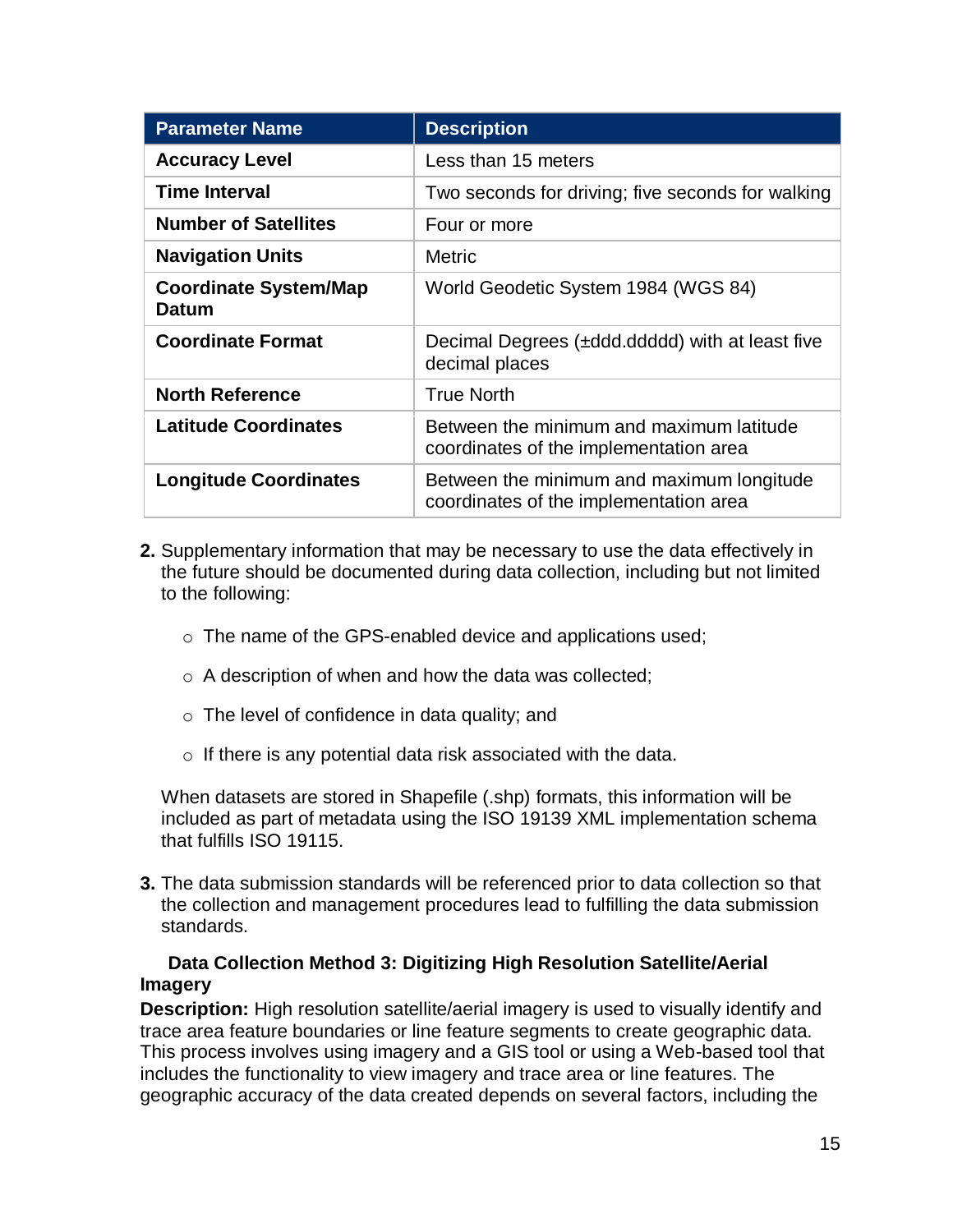digitizer's ability to accurately identify the contours of the area or line features and the positional accuracy of the imagery. Therefore, it is important that information describing how the data was created is provided as this information will be required to appropriately use the data.

# **Data Collection Standards:**

**1.** At a minimum, USAID may require that the following information is recorded when digitizing high resolution satellite/aerial imagery to collect data on the boundaries of area features or segments of line features. When additional information is relevant, it may also be provided.

| <b>Name</b>              | <b>Description</b>                                               |                                                                                                                                     |
|--------------------------|------------------------------------------------------------------|-------------------------------------------------------------------------------------------------------------------------------------|
| <b>Image Source</b>      | The source of the satellite/aerial imagery                       |                                                                                                                                     |
| <b>Image Date</b>        | The date of the satellite/aerial imagery                         |                                                                                                                                     |
| Image ID                 | The satellite/aerial imagery identification code, when available |                                                                                                                                     |
| <b>Precision</b><br>Code | Exact<br>Location                                                | The latitude/longitude coordinates for the vertices of<br>the exact area or line feature are accurate within 15m                    |
|                          | Near Exact<br>Location                                           | The latitude/longitude coordinates for the vertices of<br>the exact area or line feature are estimated to be<br>accurate within 15m |

- **2.** Supplementary information that may be necessary to use the data effectively in the future should be documented during data collection, including but not limited to the following:
	- $\circ$  The tools used to digitize the data;
	- o A description of when and how the data was collected;
	- o The level of confidence in data quality; and
	- o If there is any potential data risk associated with the data.

When datasets are stored in Shapefile (.shp) formats, this information will be included as part of metadata using the ISO 19139 XML implementation schema that fulfills ISO 19115.

**3.** The data submission standards will be referenced prior to data collection so that the collection and management procedures lead to fulfilling the data submission standards.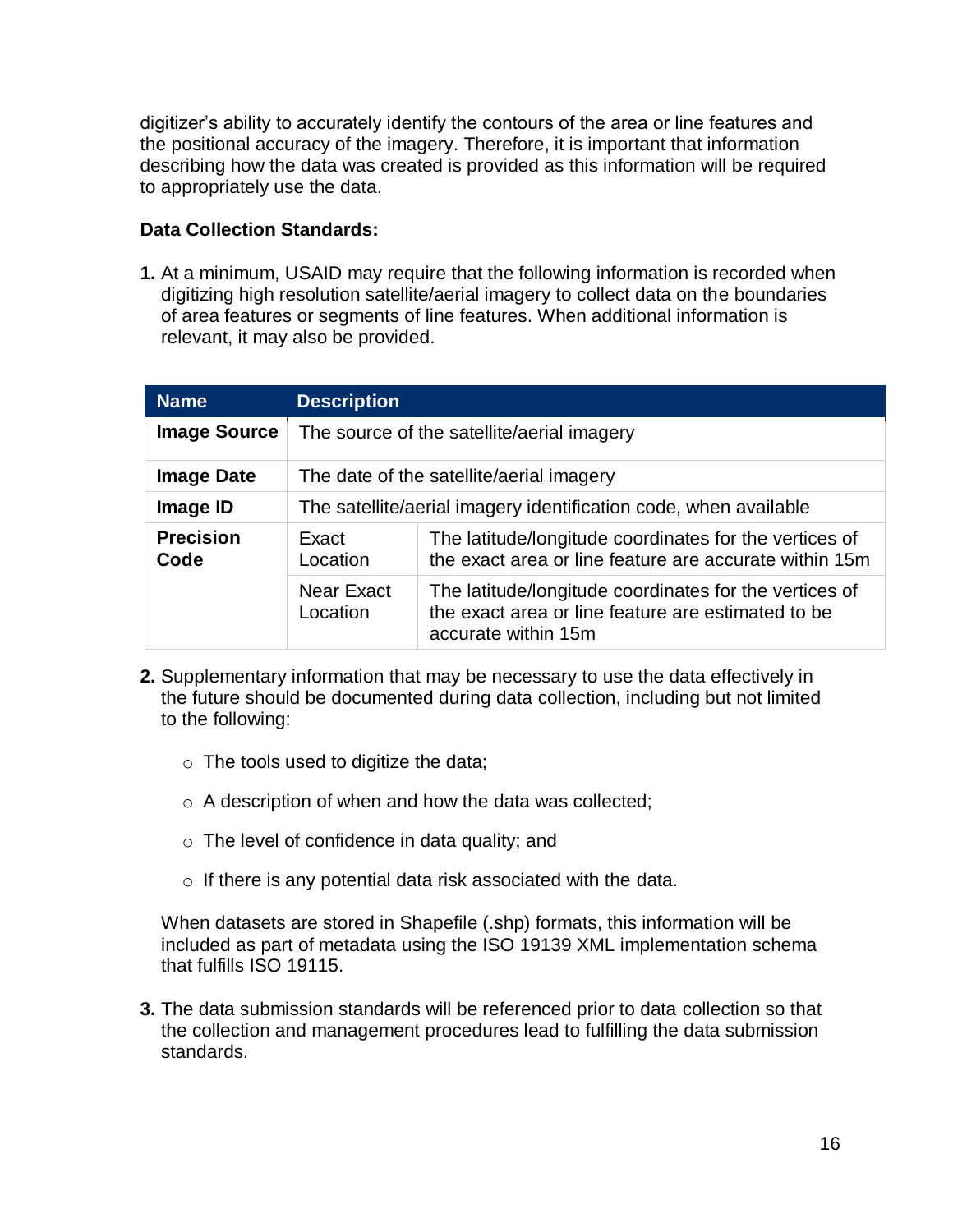# <span id="page-17-0"></span>**IV. Level of Geographic Detail: Exact Site Locations**

Example: The exact site locations of primary school facilities.

#### **Data Collection Method 1: Exact Site Location Dataset**

**Description:** When accessible, it is best practice for a USAID OU to provide either an authoritative or high quality site location dataset to the implementing partner, such as a health facility dataset. An authoritative site location dataset comes from a host-country government agency and contains the authoritative names, latitude/longitude coordinates, and any other relevant information. Using the authoritative site location names and latitude/longitude coordinates will standardize data collection among multiple activities that all collect data using the same site locations and its interoperability with data created by the host-country government. When an authoritative dataset does not exist or contains known errors, then a separate dataset that is considered high quality should be used.

#### **Data Collection Standards:**

- **1.** When an authoritative site location dataset is accessible, USAID may require the use of authoritative names and latitude/longitude coordinates as geographic location identifiers for data that is collected about the site locations. For example, if USAID requires data collection on the number of providers present at a health facility, the implementing partner will use the authoritative name and latitude/longitude coordinates as the geographic location identifiers for the data collected about the health facilities.
- **2.** When an authoritative site location dataset is not accessible, USAID may require the use of names and latitude/longitude coordinates from the best available site location dataset as geographic location identifiers for data that is collected about the site locations.
- **3.** Supplementary information that may be necessary to use the data effectively in the future should be documented during data collection, including but not limited to the following:
	- o The date and source of the existing site location dataset of the GPS-enabled device and applications used;
	- o A description of when and how the data was collected;
	- o The level of confidence in data quality; and
	- $\circ$  If there is any potential data risk associated with the data.

When datasets are stored in Shapefile (.shp) formats, this information will be included as part of metadata using the ISO 19139 XML implementation schema that fulfills ISO 19115.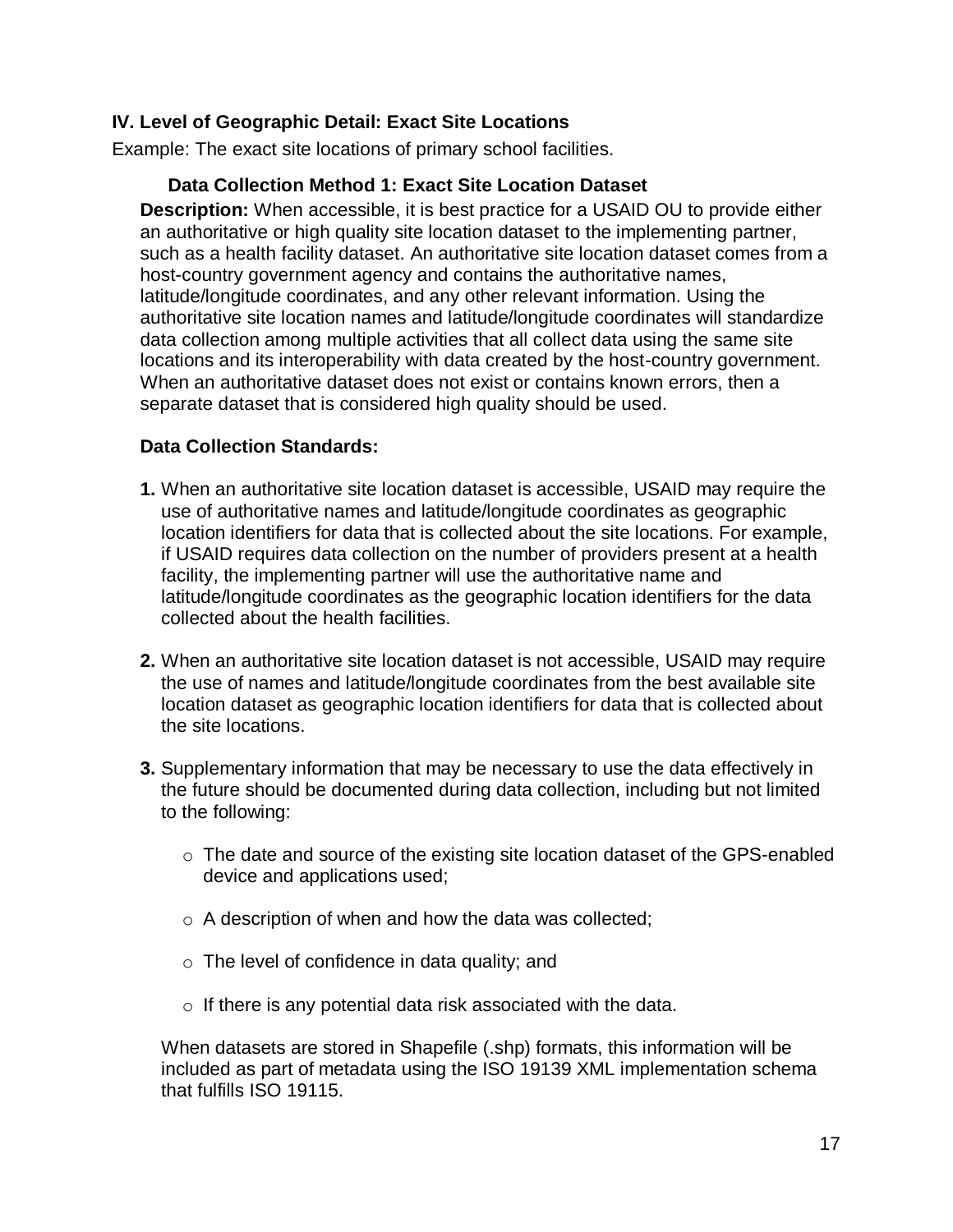**4.** The data submission standards will be referenced prior to data collection so that the collection and management procedures lead to fulfilling the data submission standards.

#### **Data Collection Method 2: GPS-enabled Device**

**Description:** GPS-enabled devices are used to manually collect the latitude/longitude coordinates of exact site locations. To standardize data collection with GPS-enabled devices, requirements for several key device settings should be established. For example, if two implementing partners collect the same data with a GPS-enabled device yet use a different coordinate system/map datum setting, the data will not be comparable.

#### **Data Collection Standards:**

**1.** At a minimum, USAID may require that the following settings are used on a GPSenabled device to collect the boundaries of an exact area feature or the segment of a line feature. An implementing partner may enhance the standard settings to increase geographic accuracy, when required.

| <b>Parameter Name</b>              | <b>Description</b>                                                                  |
|------------------------------------|-------------------------------------------------------------------------------------|
| <b>Accuracy Level</b>              | Less than 15 meters                                                                 |
| <b>Number of Satellites</b>        | Four or more                                                                        |
| <b>Navigation Units</b>            | <b>Metric</b>                                                                       |
| <b>Coordinate System/Map Datum</b> | World Geodetic System 1984 (WGS 84)                                                 |
| <b>Coordinate Format</b>           | Decimal Degrees (±ddd.ddddd) with at least five<br>decimal places                   |
| <b>North Reference</b>             | <b>True North</b>                                                                   |
| <b>Latitude Coordinates</b>        | Between the minimum and maximum latitude<br>coordinates of the implementation area  |
| <b>Longitude Coordinates</b>       | Between the minimum and maximum longitude<br>coordinates of the implementation area |

- **2.** Supplementary information that may be necessary to use the data effectively in the future should be documented during data collection, including but not limited to the following:
	- o The name of the GPS-enabled device and applications used;
	- o A description of when and how the data was collected;
	- $\circ$  The level of confidence in data quality; and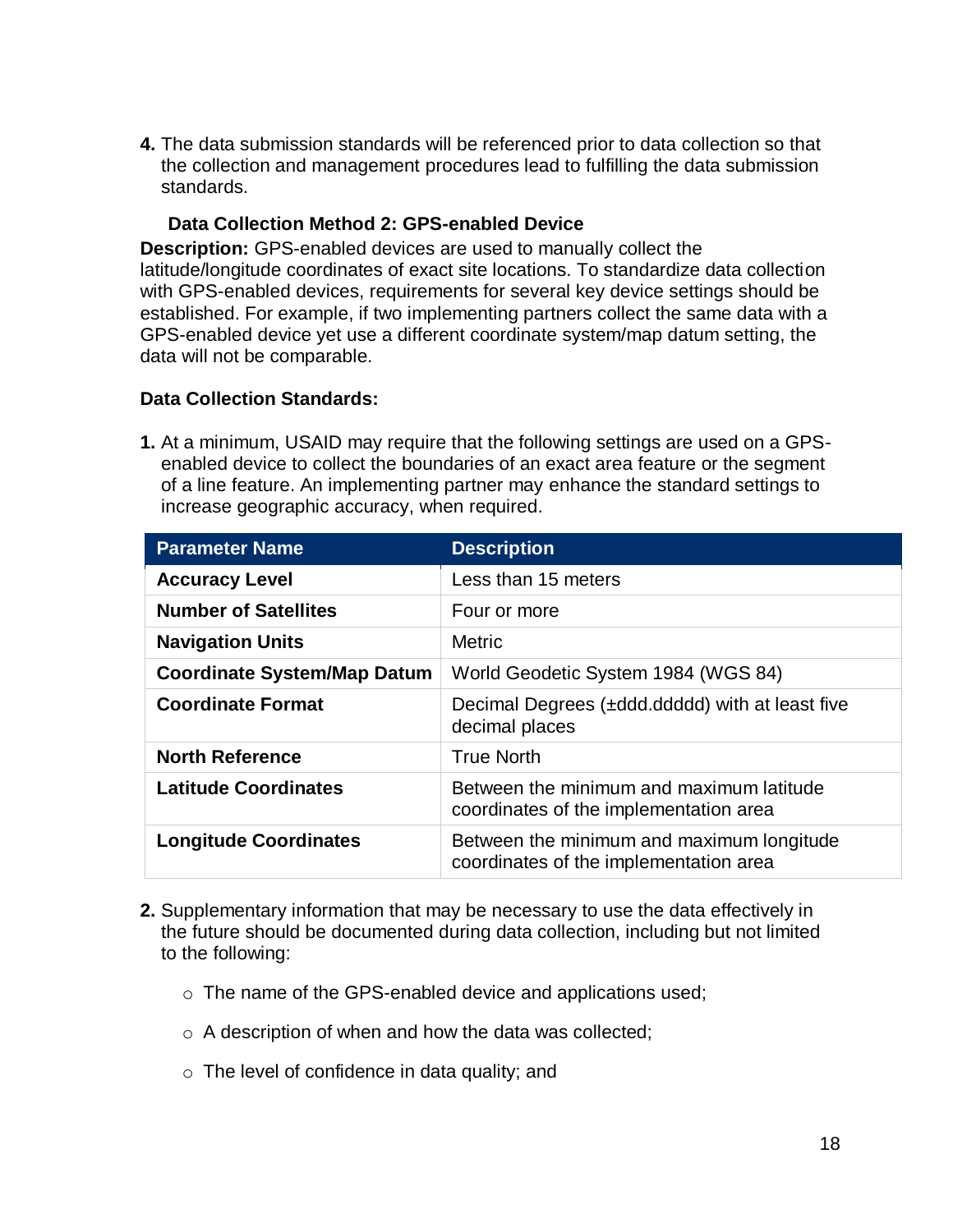o If there is any potential data risk associated with the data.

When datasets are stored in Shapefile (.shp) formats, this information will be included as part of metadata using the ISO 19139 XML implementation schema that fulfills ISO 19115.

**3.** The data submission standards will be referenced prior to data collection so that the collection and management procedures lead to fulfilling the data submission standards.

# **Data Collection Method 3: Digitizing High Resolution Satellite/Aerial Imagery**

**Description:** High resolution satellite/aerial imagery is used to visually identify and create latitude/longitude coordinate locations for exact site locations. This process involves using imagery and a GIS tool or using a Web-based tool that includes the functionality to view imagery and create latitude/longitude point locations. The geographic accuracy of the data created depends on several factors, including the digitizer's ability to accurately identify the site locations and the positional accuracy of the imagery. Therefore, appropriately using the data requires an understanding of how it was created, and this information should be included with the data.

# **Data Collection Standards:**

**1.** At a minimum, USAID may require that the following information is recorded when digitizing high resolution satellite/aerial imagery to collect data on site locations. When additional information is relevant, it may also be provided.

| <b>Name</b>           | <b>Description</b>                                               |                                                                                                                                     |
|-----------------------|------------------------------------------------------------------|-------------------------------------------------------------------------------------------------------------------------------------|
| <b>Image Source</b>   | The source of the satellite/aerial imagery                       |                                                                                                                                     |
| <b>Image Date</b>     | The date of the satellite/aerial imagery                         |                                                                                                                                     |
| Image ID              | The satellite/aerial imagery identification code, when available |                                                                                                                                     |
| <b>Precision Code</b> | Exact<br>Location                                                | The latitude/longitude coordinates for the vertices of the<br>exact area or line feature are accurate within 15m                    |
|                       | Near Exact<br>Location                                           | The latitude/longitude coordinates for the vertices of the<br>exact area or line feature are estimated to be accurate<br>within 15m |

**2.** Supplementary information that may be necessary to use the data effectively in the future should be documented during data collection, including but not limited to the following: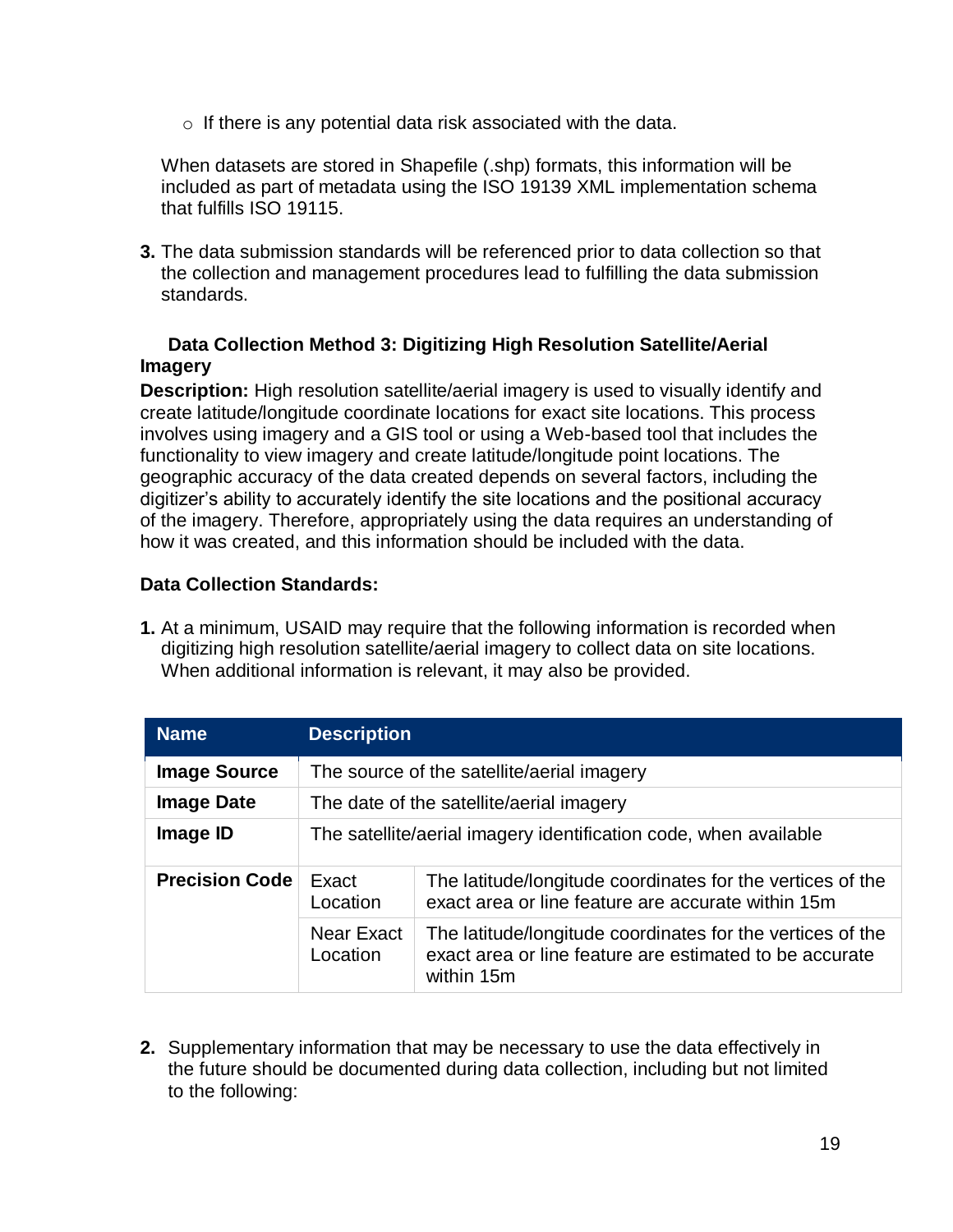- $\circ$  The tools used to digitize the data;
- o A description of when and how the data was collected;
- o The level of confidence in data quality; and
- $\circ$  If there is any potential data risk associated with the data.

When datasets are stored in Shapefile (.shp) formats, this information will be included as part of metadata using the ISO 19139 XML implementation schema that fulfills ISO 19115.

**3.** The data submission standards will be referenced prior to data collection so that the collection and management procedures lead to fulfilling the data submission standards.

#### <span id="page-20-0"></span>**III. Geographic Data Asset Submission Standards**

Standard provisions are included in USAID awards to support the implementation of **[ADS 579](https://www.usaid.gov/sites/default/files/documents/1868/579.pdf)**. In accordance with the award requirements, implementing partners should submit geographic data to USAID. The geographic data asset submission standards below define the types of geographic data assets that should be submitted and how.

# **A. Types of Geographic Data Assets**

#### **1. Geographic Data Files**

 $\overline{a}$ 

- o Geographic Data Files identify the geographic location and characteristics of natural, demographic, cultural, political, or constructed features on the Earth; for example, a school location dataset or a literacy rate by district dataset.
- $\circ$  Geographic Data Files include datasets that are stored in file formats traditionally associated with geographic data, such as a Shapefile (.shp) or GeoTIFF (.tif), as well as other file formats that may not be as commonly associated with geographic data, such as a CSV (.csv). For example, a CSV (.csv) file that includes descriptive information and geographic location identifiers, such as total population by district listed in a table.
- o When derived Geographic Data Files are generated by processing or analyzing primary Geographic Data Files, both the derived and primary Geographic Data Files will be submitted.<sup>1</sup>

<sup>&</sup>lt;sup>1</sup> See the definition of "Complete" under the Open Data in section I. Definitions of OMB M-13-13: **[https://project-open](https://project-open-data.cio.gov/policy-memo/#i-definitions)[data.cio.gov/policy-memo/#i-definitions](https://project-open-data.cio.gov/policy-memo/#i-definitions)**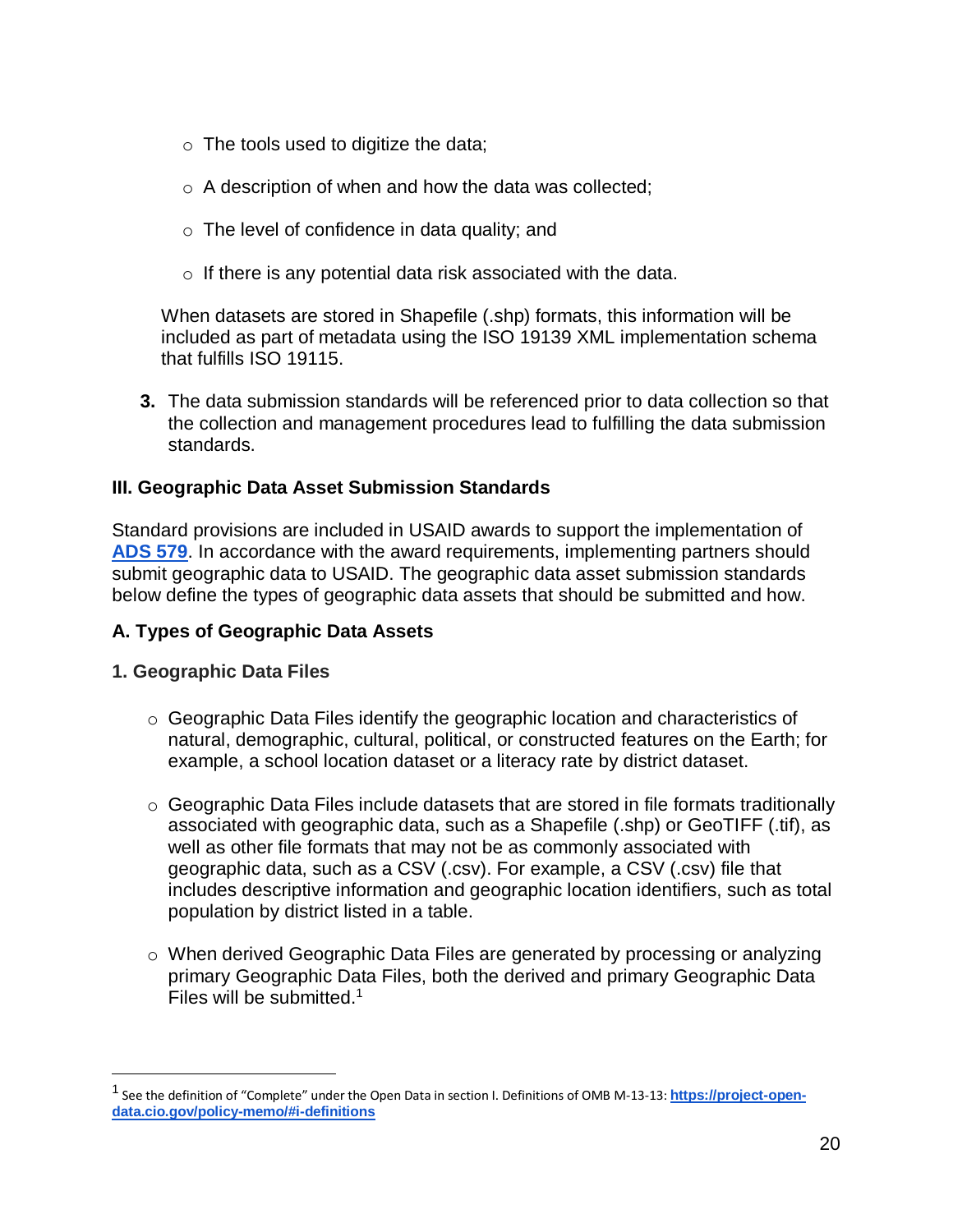#### **2. Geographic Data Processing and Analysis Files**

- o Geographic Data Processing and Analysis Files execute data processing and analysis methods or describe a workflow and are commonly referred to as scripts, tools, or models:
	- **a.** Data processing: Existing data is manipulated through a processing transformation.
	- **b.** Data analysis: New data is derived based on input data.
	- **c.** Workflow Description: A written description of the steps performed in a data processing and/or analysis workflow.
- o Geographic Data Processing and Analysis Files will be submitted in addition to the Geographic Data Files so that an end user can understand and replicate the data processing and/or analysis that was performed (see **[ADS 579.3.3.6 c](https://www.usaid.gov/sites/default/files/documents/1868/579.pdf)**). For example, a script written in the Python programming language and used to manipulate or analyze data is considered a Geographic Analysis File and should be submitted.<sup>2</sup>

#### **3. Geographic Data Visualization Files**

- $\circ$  Geographic Data Visualization Files are used to generate static or interactive data visualization products presented in hard copy, digital, or Web-based formats, for example:
	- **a.** Static: Files used to create a hard copy visualization product and stored in an Esri Map Document (.mxd) or QGIS Project Document (.qgs).
	- **b.** Interactive: Files used to create a Web-based data visualization product that is written in programming languages, such as HTML, CSS, or Javascript.
- $\circ$  Multiple files are often required to generate a geographic data visualization product and each relevant file should be submitted.

# **B. Geographic Data Asset Submission Requirements**

#### **1. Geographic Data Files**

 $\overline{a}$ 

**a.** Both primary and derived Geographic Data Files should be submitted.<sup>3</sup>

<sup>2</sup> See the definition of "Described" under the Open Data in section I. Definitions of OMB M-13-13: **[https://project-open](https://project-open-data.cio.gov/policy-memo/#i-definitions)[data.cio.gov/policy-memo/#i-definitions](https://project-open-data.cio.gov/policy-memo/#i-definitions)**

<sup>&</sup>lt;sup>3</sup> See the definition of "Complete" under the Open Data in section I. Definitions of OMB M-13-13: <u>https://project-open-</u> [data.cio.gov/policy-memo/#i-definitions](https://project-open-data.cio.gov/policy-memo/#i-definitions)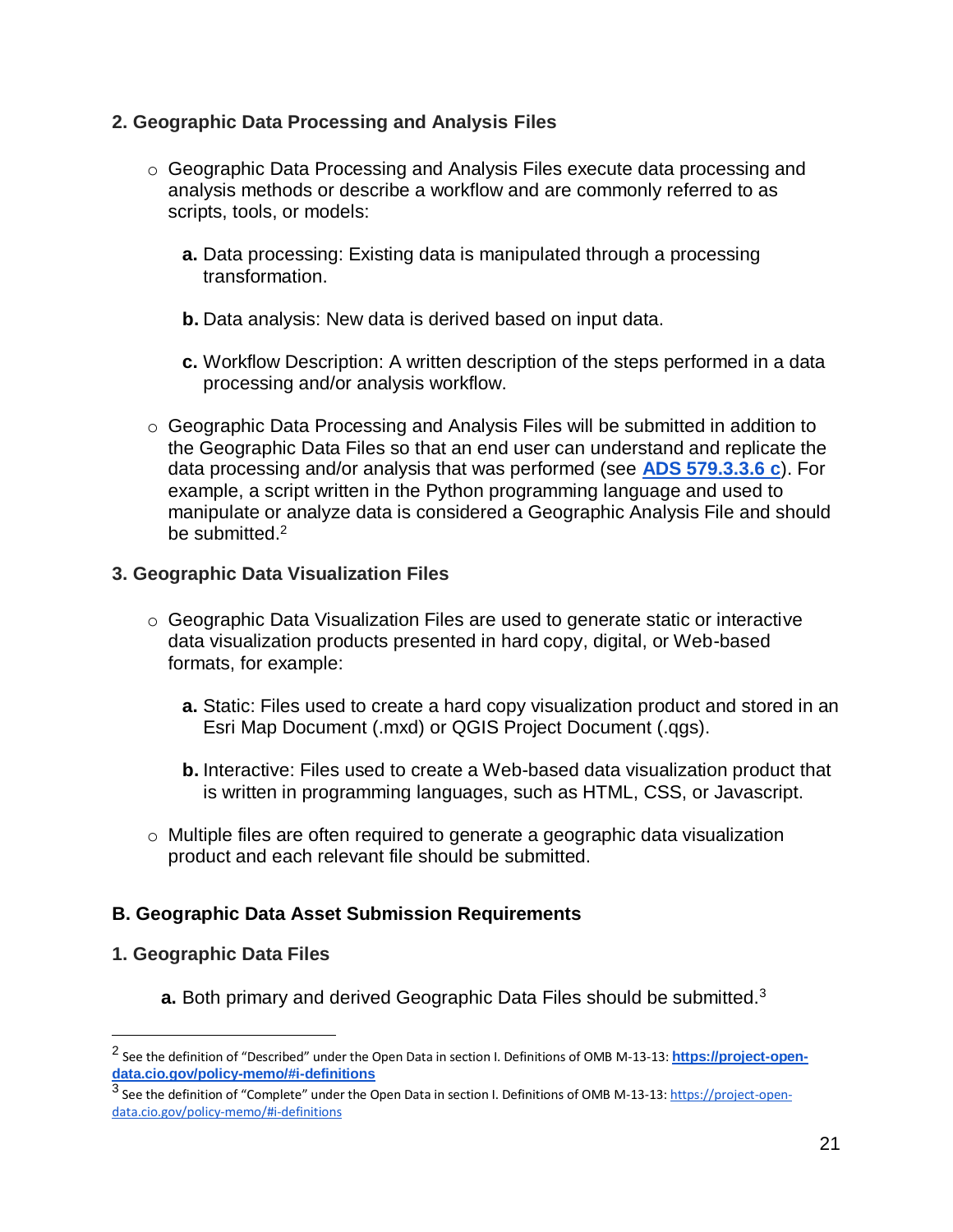- **b.** To fulfill the submission requirements, Geographic Data Files should be submitted in Shapefile (.shp), GeoTIFF (.tif), CSV (.csv), or GeoJSON (.geojson) file formats.
- **c.** In addition to fulfilling the submission requirements noted above, Geographic Data Files that are stored in other file formats that may be useful to end users can be voluntarily submitted in those file formats. For example, Geographic Data Files stored in a File Geodatabase (.gdb) or as a Web Map Service (WMS) can also be submitted.
- **d.** Geographic Data Files that are stored in Shapefile (.shp) or GeoTIFF (.tif) formats will include metadata that follows ISO 19115 using the ISO 19139 XML implementation schema.<sup>4</sup>
- **e.** Geographic Data Files that are stored in a CSV format and contain latitude/longitude coordinates will include supplementary information regarding:
	- oThe method used to create the latitude/longitude coordinates;
	- $\circ$  The spatial reference used to generate the latitude/longitude coordinates; and
	- oThe geographical precision of the latitude/longitude coordinates using the International Aid Transparency Initiative standards.<sup>5</sup>

For example, a latitude/longitude coordinate may represent an exact location, the center of a populated place, or the center of a subnational administrative unit.<sup>6</sup> This information should be included as an attachment to the actual CSV dataset.

**f.** Geographic Data Files that are stored in Shapefile (.shp), GeoTIFF (.tif), or GeoJSON (.geojson), JSON (.json) file formats will use the Geographic Coordinate System World Geodetic System 1984 (GCS WGS 1984) spatial reference. If the use of a different spatial reference was required for an analysis, the spatial reference that was used should be indicated elsewhere in the metadata.

# **2. Geographic Data Processing and Analysis Files**

 $\overline{a}$ 

<sup>&</sup>lt;sup>4</sup> For example, see the instructions on changing the metadata style in Esri ArcGIS Desktop: <http://desktop.arcgis.com/en/desktop/latest/manage-data/metadata/choosing-a-metadata-style.htm>

<sup>5</sup> For example, see the International Aid Transparency Initiative Geographical Precision coding system: <http://iatistandard.org/201/codelists/GeographicalPrecision/>

<sup>&</sup>lt;sup>6</sup> See the definition of "Described" under the Open Data in section I. Definitions of OMB M-13-13[: https://project-open](https://project-open-data.cio.gov/policy-memo/#i-definitions)[data.cio.gov/policy-memo/#i-definitions](https://project-open-data.cio.gov/policy-memo/#i-definitions)